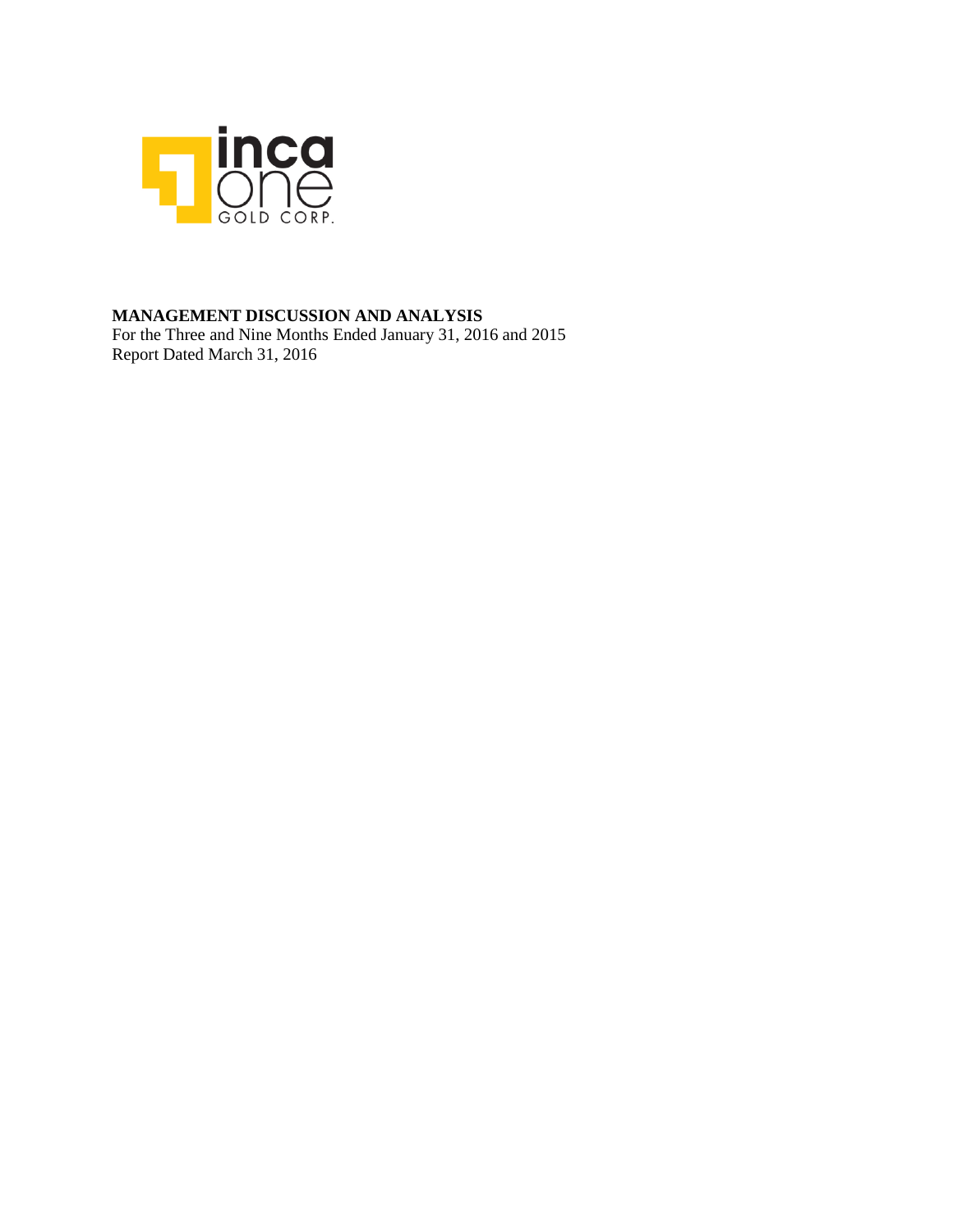Management Discussion & Analysis For the Three and Nine Months Ended January 31, 2016 and 2015

The following information, prepared as of March 31, 2016, should be read in conjunction with the unaudited condensed interim consolidated financial statements of Inca One Gold Corp. (the "Company" or "Inca One") for the three and nine months ended January 31, 2016 (the "January 2016 Interim Financial Statements"). This MD&A is the responsibility of management and has been reviewed and approved by the Board of Directors of the Company. All financial amounts are expressed in Canadian Dollars, unless otherwise indicated.

The January 2016 Interim Financial Statements have been prepared in conformity with International Accounting Standard ("IAS") 34, Interim Financial Reporting, using the same accounting policies as detailed in the Company's audited consolidated financial statements for the year ended April 30, 2015. The January 2016 Interim Financial Statements do not include all the information required for complete annual financial statements in accordance with International Financial Reporting Standards ("IFRS"), as issued by the International Accounting Standards Board ("IASB") and interpretations of the International Financial Reporting Interpretations Committee ("IFRIC") and therefore should be read together with the audited annual financial statements for the year ended April 30, 2015 and the related MD&A for the year then ended.

### **General Overview**

Inca One was incorporated on November 9, 2005, and is engaged in the business of developing toll milling operations in Peru, to service government permitted small scale miners. The Company, through its Peruvian subsidiary Chala One SAC, ("Chala One") has acquired an existing Peruvian mineral processing plant (the "Chala Plant"), which the Company has successfully upgraded to approximately 100 tonnes per day ("TPD") capacity.

In recent years the Peruvian government instituted a formalization process for informal miners as part of its efforts to regulate their activities. The deadline for registering informal miner concessions expired on April 19, 2014 and online Peruvian news sources have recently reported that the government has started to deploy aggressive measures to eradicate any remaining illegal miners in Peru. While the Company is aware of the tensions created by the foregoing it intends to continue with its business plan to source high grade gold mill feed from legally recognized Peruvian artisanal and small scale miners.

The Company continues to actively evaluate other potential mineral projects including additional toll milling operations. Inca One is listed for trading on the TSX Venture Exchange (the "TSX-V") under the symbol "IO", on the Frankfurt Stock Exchange under the symbol "SU9.F", and the Santiago Stock Exchange Venture under the symbol "IOCL".

### **Select Operational and Financial Highlights**

The following is a summary of the Chala Plant's production statistics for:

- three months ended January 31, 2016 ("**Q3 fiscal 2016**" or "**Q3 2016**");
- three months ended October 31, 2015 ("**Q2 fiscal 2016**" or "**Q2 2016**");
- three months ended July 31, 2015 ("**Q1 fiscal 2016**" or "**Q1 2016**"); and
- three months ended April 30, 2015 ("**Q4 fiscal 2015**" of "**Q4 2015**").

The Chala Plant commenced commercial production on February 1, 2015 therefore no operational comparative figures are applicable for periods prior to Q4 2015. The quarterly periods summarized below represent all the periods during which the Company was in commercial production.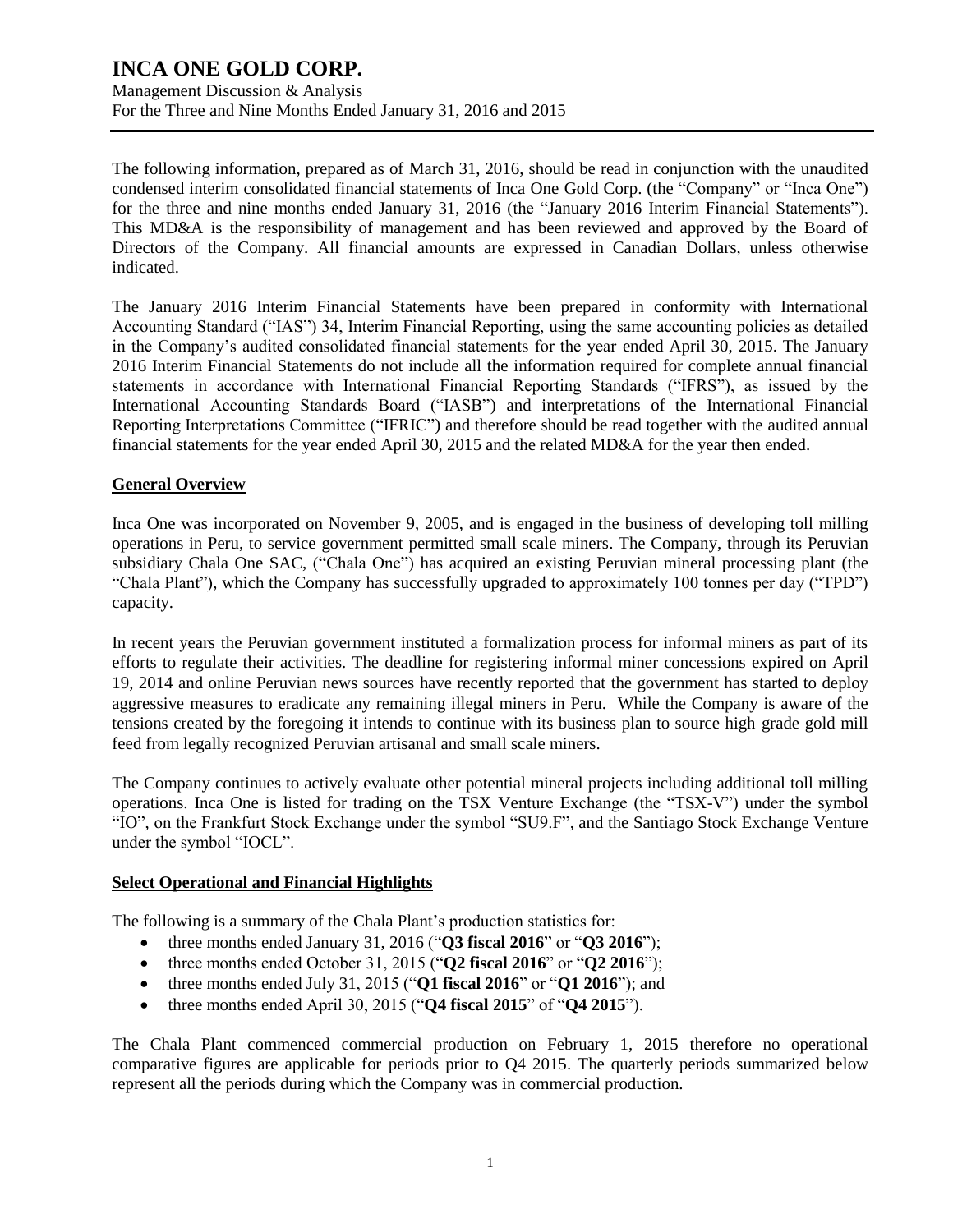Management Discussion & Analysis For the Three and Nine Months Ended January 31, 2016 and 2015

During Q3 2016 and Q2 2016, the Company operated at a lower operating capacity in order to better manage cash flows while the Company awaited its first IGV/VAT refund from SUNAT, the Peruvian government tax and customs authority. SUNAT have been auditing the Company's IGV filings from inception through May 2015 and for the period June through August 2015. This IGV audit has been a very lengthy and onerous process, noting that no material issues have been identified by SUNAT as of the date of this MD&A.

Subsequent to January 31, 2016 the Company received its first IGV refund payment from SUNAT for the IGV filing period September 2015 through November 2015, and three additional payments relating to each monthly period December 2015, January 2016, and February 2016. The Company also graduated from the SUNAT small tax group to the SUNAT large company tax group in early February 2015. The SUNAT large tax group has proven to deliver timely refunds to the Company, and has made assurances to close the IGV audits in the coming months.

The lower operating capacity during Q3 2016 resulted in a \$604,336 gross operating deficit compared to a \$337,237 gross operating deficit in Q2 2016 and \$435,499 gross operating profit/margin in Q1 2016. In Q1 2016 production was much higher than subsequent quarters which resulted in positive gross operating margin.

The quarterly deficit in Q3 2016 increased over Q2 2016 due primarily to a 18% decline in mineral grade while tonnage processed was similar, which provided lower contribution margin to cover fixed operating costs. As well quarterly amortization included in cost of goods sold increased up to \$199,763 in Q3 2016, from \$102,129 in Q2 2016 and \$85,498 in Q1 2016 as more assets came into use and began amortization.

With the recent IGV refund cheques, the Company is strategically seeking to address some balance sheet restructuring and refinance to help the Company recapitalize and ramp up production into profitable operations.

Other factors that contributed to this quarterly deficit include:

A. Gold price impacts:

- The USD average London gold price held somewhat flat over the last nine months, but declined 4.4% from Q2 2016 and 7.2% from Q1 2016.
- The CAD average London gold price conversely increased due to the appreciating USD relative to CAD.
- The CAD average gold price per ounce sold almost mirrored the CAD average London gold price each of the last three quarters indicating the effectiveness of the Company's short term gold hedging approach.
- B. Revenue and cost per tonne impacts:
	- Revenue per tonne declined 31.2% in Q3 2016 compared to Q2 2016 which is primarily a result of the 17.8% decline in mineral grade per tonne and 4.4% decline in USD gold price.
	- Cost per tonne processed declined 23.7% in Q3 2016 compared to Q2 2016 which is primarily a result of the lower grade mineral purchased.
	- Mineral grade purchased declined 25.3% from 0.73 oz/tonne to 0.54 oz/tonne in Q3 2016 compared to Q2 2016.

The mineral grade was lower in Q3 2016 as the Company processed over 200 tonnes of the plant's 'old' tailings (pro-actively remediating an area where the Company expects to expand customer reception), and the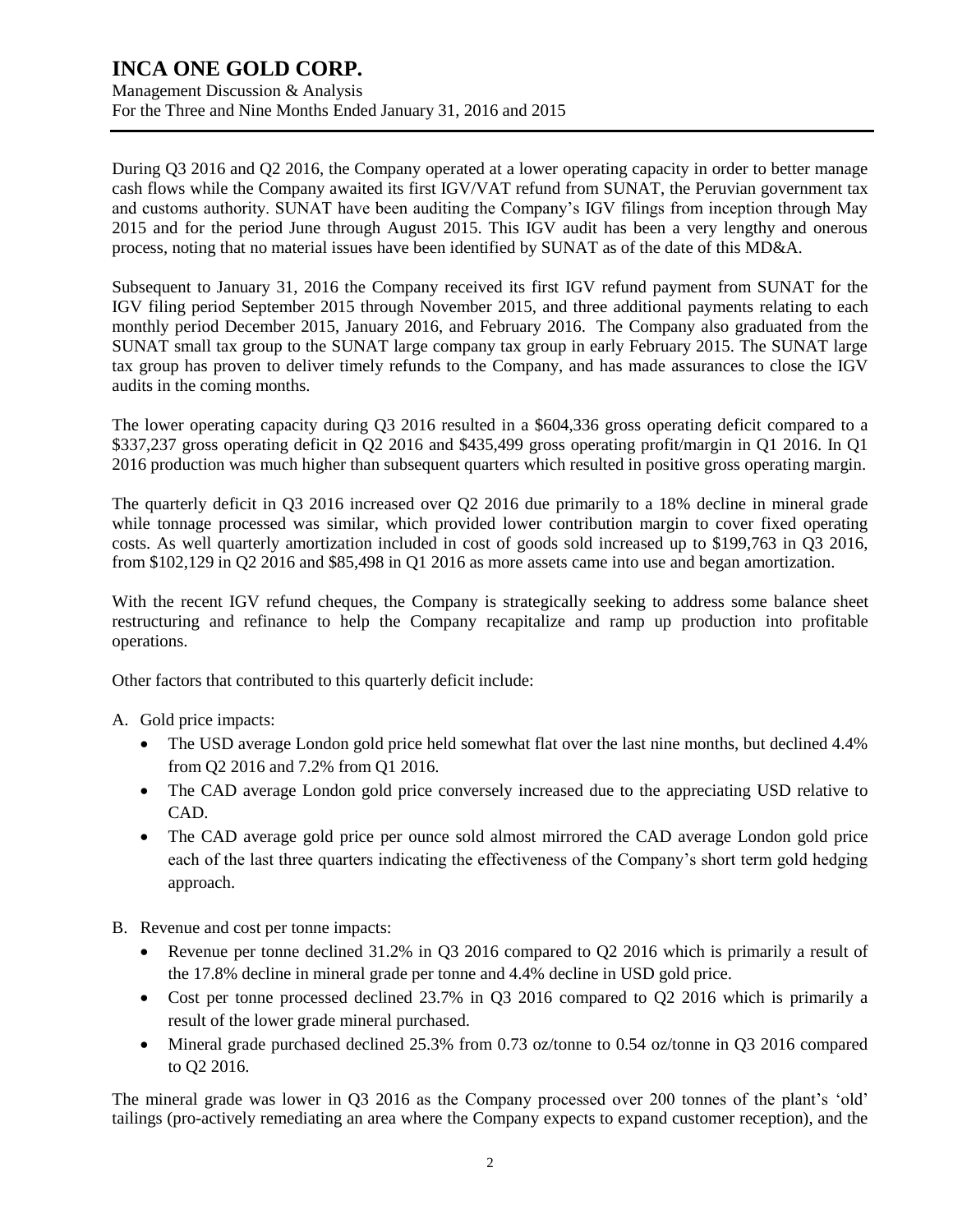Company temporarily suspended purchasing higher grade mineral from the North due to working capital constraints.

The lower mineral grade processed during Q3 2016 was the most significant operating factor impacting the lower contribution margin and increase in quarterly gross operating deficit.

| <b>Quarter over Quarter</b><br>highlights             | Q3<br>2016  | Q <sub>2</sub><br>2016 | Q1<br>2016 | <b>Q4</b><br>2015 | Variance %<br>$Q3$ vs $Q2$ | Variance %<br>$Q3$ vs $Q1$ |
|-------------------------------------------------------|-------------|------------------------|------------|-------------------|----------------------------|----------------------------|
| Tonnes processed (t)                                  | 3,853       | 3,698                  | 7,453      | 4,433             | 4.2%                       | $(48.3\%)$                 |
| Average daily processing<br>volume $(t)$ <sup>1</sup> | 45.1        | 43.2                   | 88.0       | 52.0              | 4.2%                       | $(48.8\%)$                 |
| Mineral grade (oz/t)                                  | 0.60        | 0.73                   | 0.80       | 0.84              | $(17.8\%)$                 | $(24.9\%)$                 |
| Gold sold (oz)                                        | 2,015       | 2,935                  | 4,438      | 3,159             | $(31.3\%)$                 | $(54.6\%)$                 |
| Silver sold (oz)                                      | 3,669       | 3,155                  | 5,669      | 2,262             | 16.3%                      | (35.3%)                    |
| Sales $($ )                                           | 3,105,726   | 4,330,350              | 6,549,870  | 4,304,802         | (28.3%)                    | $(52.6\%)$                 |
| Gross operating (deficit)<br>margin $(\$)$            | (604, 336)  | (337, 237)             | 435,499    | 131,142           | 79.1%                      | $(238.8\%)$                |
| Gross operating margin %                              | $(19.46\%)$ | (7.79%)                | 6.65%      | 3.05%             | 149.8%                     | (392.7%)                   |
| Gross margin / ounce of<br>gold sold (\$)             | (300)       | (115)                  | 98         | 42                | 160.9%                     | $(406.1\%)$                |
| Gross margin / ton<br>processed $(\$)$                | (157)       | (91)                   | 58         | 30                | 72.5%                      | (370.7%)                   |
| Revenue per tonne<br>processed $(\$)$                 | 806         | 1,171                  | 879        | 971               | $(31.2\%)$                 | $(8.3\%)$                  |
| Cost per tonne processed $(\$)$                       | 963         | 1,262                  | 820        | 941               | (23.7%)                    | 17.4%                      |
| Average gold price per<br>ounce sold $(\$)$           | 1,517       | 1,477                  | 1,449      | 1,481             | 2.7%                       | $(4.7\%)$                  |
| Cost per ounce sold $(\$)$                            | 1,841       | 1,590                  | 1,378      | 1,321             | 15.8%                      | 33.6%                      |
| Average London Close price<br>(SUSD)                  | 1,084       | 1,134                  | 1,168      | 1,201             | $(4.4\%)$                  | $(7.2\%)$                  |
| Average London Close price<br>\$)                     | 1,518       | 1,487                  | 1,457      | 1,498             | 2.1%                       | 4.2%                       |

*<sup>1</sup> Based on a 28.5 day monthly utilization period*

Highlights during Q3 fiscal 2016 include:

- Total gold and silver sales of \$3,105,726 with total cost of goods sold of \$3,710,062 and gross margin deficit of \$604,336 or a 19.5% deficit;
- 3,853 tonnes of mineral was processed with an average gold grade of 0.60 oz/t;
- Average daily processing volume of 45 TPD (based on a 28.5 day monthly utilization period);
- Strategically reduced processing throughput while waiting for the SUNAT IGV/VAT audit process to complete;
- Purchased approximately 3,520 tonnes of gold-bearing material.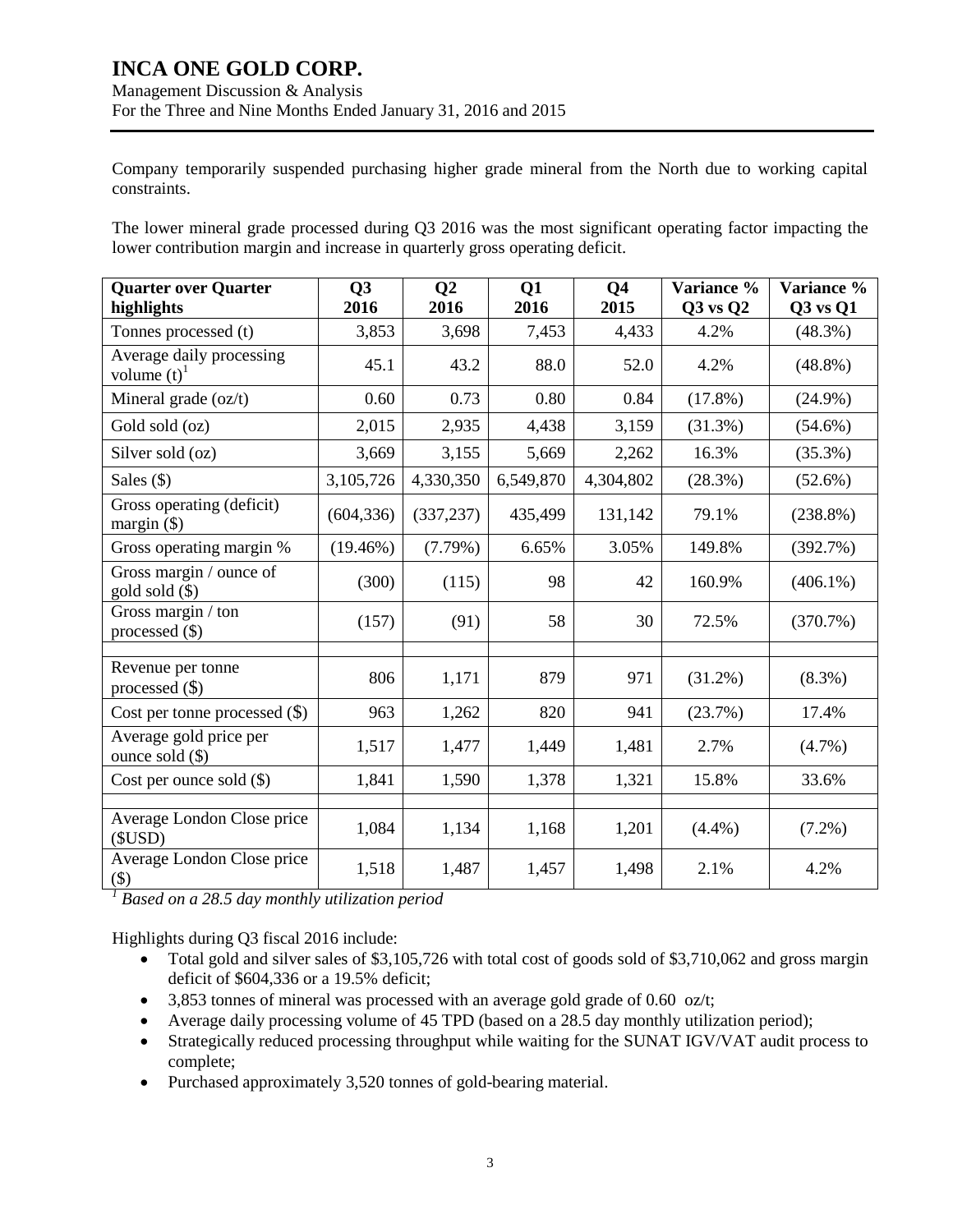Management Discussion & Analysis For the Three and Nine Months Ended January 31, 2016 and 2015

### Operating Activity – Q3 2016 Compared to Q2 2016

During Q3 2016, the Company processed a total of 3,853 tonnes of gold-bearing material with an average grade of 0.54 oz/t compared to 3,698 tonnes of gold-bearing material with an average grade of 0.73 oz/t during Q2 2016. As noted above, the grade was 25% lower in Q3 2016 due to processing old tailings at the plant site and decline in purchasing of high grade mineral from the North due to working capital constraints. Q3 2016 was the fourth quarter of commercial production.

Production continued to be artificially lower during Q3 2016 due to a strategic decision by the Company to scale back production in order to wait for the receipt of the IGV receivable from the Peruvian tax authorities, which as of January 31, 2016 had a value of \$3,159,866. As noted above the Company received four IGV refund payments subsequent to January 31, 2016 through the date of this MD&A.

The average daily processing volume (based on a 28.5 day monthly utilization period) during Q3 2016 was 45 TPD compared to 43 TPD during Q2 2016. Q3 2016 production figures include fewer days during which the Chala Plant operated at its full 100 TPD capacity (all TPD amounts based on a 28.5 day monthly utilization period). Due to cash constraints and the strategic decision to scale back production while awaiting the IGV refunds TPD production was consistent with Q2 figures.

During Q3 2016, the Company sold 2,015 ounces of gold and 3,669 ounces of silver compared to 2,935 ounces of gold and 3,155 ounces of silver sold during Q2 2016, with the decrease a result of the lower levels of mineral grade per tonnes processed during Q3 2016 of 0.54 compared to 0.73 in Q2 2016.

The gross margin deficit per gold ounces sold during Q3 2016 amounted to \$300 compared to a gross margin deficit of \$115 during Q2 2016, a decrease of \$185 arising primarily from the decrease in average mineral grade and the decrease on the price of gold.

The Company also achieved various operating improvements during the nine months ended January 31, 2016 such as the purchase of a desorption plant and chemical laboratory to better maximize plant efficiency and lower operating cost, implement adjustments to the leaching circuit and grind size of the mill feed to improve recovery, and expanded the tailings pond.

### **Chala Plant – Commercial Production (effective February 1, 2015)**

As above, the Company accomplished many integral targets since commercial production began February 1, 2015, including improved mineral purchasing terms and recovery rates, which are critical factors towards achieving long term profitability.

### Mineral Purchasing

A key component of the business is mineral purchasing. The Company has enacted initiatives to improve the efficiency and effectiveness of the mineral purchasing team including incentive programs, mini-games, and targets for quantity, grade, and price with a gold grade target of 25 grams per tonne ("gpt"). To accomplish a relatively steady mill feed for the Chala Plant the Company has entered into various multi-delivery letters of agreement ("LOA"). The Company's target is to have approximately 1,500 tonnes per month under LOA's or strategic partnerships, which would be 50% of the total expected 3,000 tonnes per month plant capacity. The balance of the mill feed is expected to come from ongoing spot purchases in the market.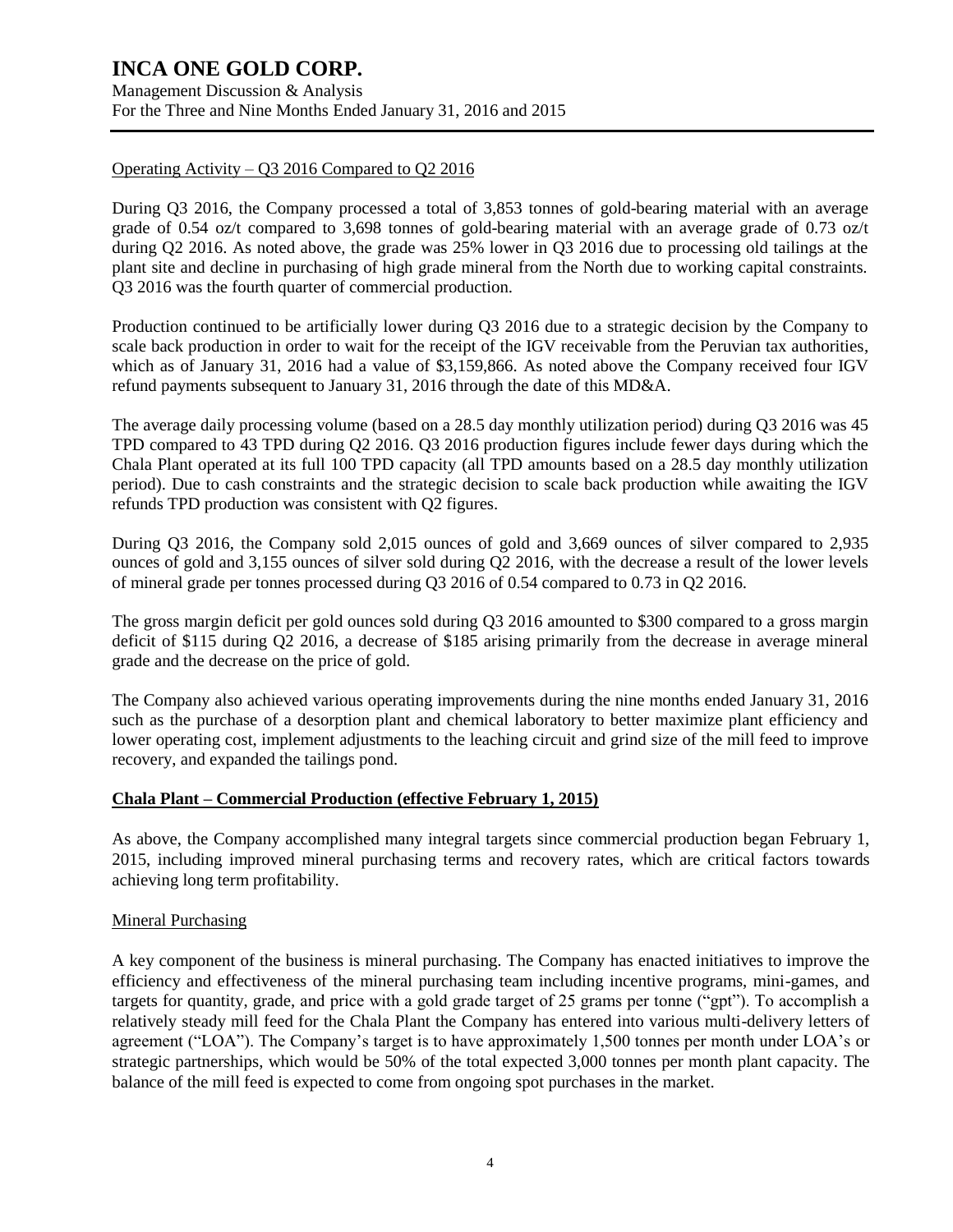#### Property, Plant and Equipment

As at January 31, 2016, total plant upgrade costs and capitalized pre-operating costs was \$6,413,950 (April 30, 2015 - \$5,241,843) which includes \$1,987,820 (April 30, 2015 - \$1,712,199) of incidental revenue generated during the pre-operating period and \$307,114 (April 30, 2015 - \$264,531) of capitalized interest.

During the nine months ended January 31, 2016, the Company reclassified \$384,963 of IGV to accounts receivable which was previously included in pre-operating expenses.

#### **Chala Plant – Pre-Commercial Production**

On June 6, 2013, the Company entered into a Letter of Intent to acquire 100% of the Chala Plant in Southern Peru for USD\$240,000. Of this amount, USD\$150,000 has been paid and the remaining USD\$90,000 will be payable once transfer of the fully permitted facility is complete (see Title and Permitting below). Finder fees of USD\$40,000 were paid in connection with the acquisition and sourcing and technical advice fees of USD\$118,000, inclusive of value added tax, were also paid with respect to the acquisition and refurbishment of the Chala Plant in December 2013.

The Chala Plant was refurbished almost immediately after acquisition in calendar 2013 in order to achieve a processing capacity of 25 TPD and its first production of activated carbon was reported in November 2013. During the year ended April 30, 2014, the Company estimated a recovery of 347.97 ounces of gold and 144.50 ounces of silver from the harvest of activated carbon from the Chala Plant during the initial test milling phase.

In March 2014 an incident occurred at the Chala Plant during which certain Government officials caused some minor damage under the mistaken belief that the plant was not operating legally. The damage was subsequently repaired.

In June 2014 the Company closed the first tranche of a \$5,500,000 bond financing (see Financings below) for gross proceeds of \$2,700,000 which enabled the Company to begin expansion of the Chala Plant from 25 TPD capacity to 100 TPD capacity as well as provide working capital for mineral purchases and general operating purposes. During August 2014 and November 2014, the Company closed the second and third tranches, for gross proceeds of \$1,400,000 and \$1,400,000 respectively.

To oversee expansion the Company engaged an established Peruvian engineering firm to oversee the construction and plant expansion to 100 TPD capacity. Two new 50 TPD ball mills were installed and commissioned over that period and many other aspects of the plant were expanded and upgraded including the crushing and leaching systems, expansion of the camp, new scale and reception area, new lab and storage facilities, and expanded mineral stockpile area. By December 31, 2014 the construction was substantially complete. The Company conducted test milling and commissioning beginning November 2014, and with the appropriate assessment management determined that at February 1, 2015 the Chala Plant had commenced commercial production.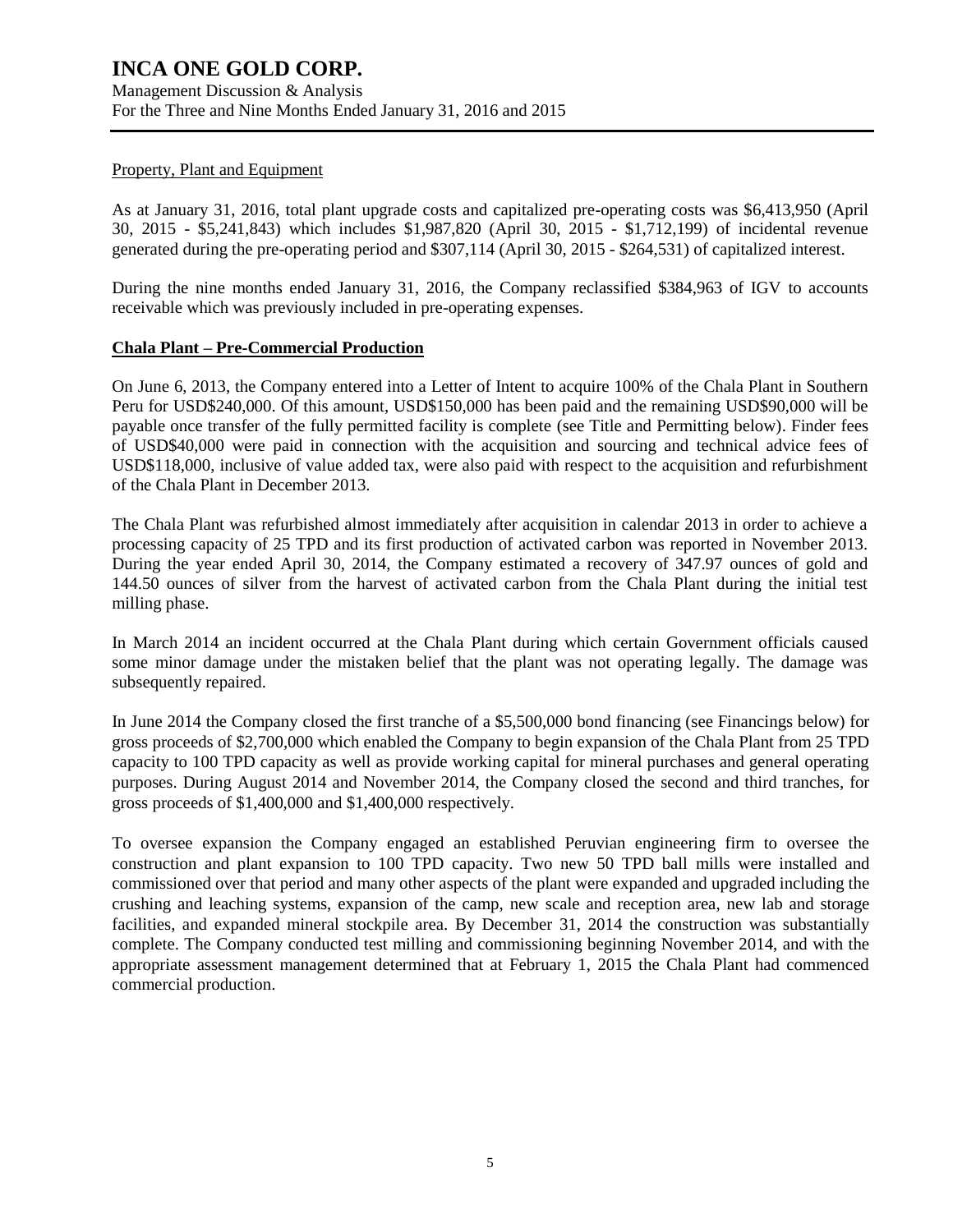Management Discussion & Analysis For the Three and Nine Months Ended January 31, 2016 and 2015

This commercial production assessment included key parameters being met such as: a) all major and auxiliary processing circuits were fully operational including ball mill, crushing, and leaching circuits, and related facilities in place; b) average production throughput at the plant since February 1, 2015 has been in excess of 50 TPD with production ramping up to the full 100 TPD production capacity; and c) a reasonable testing and commissioning period had completed. As a result of the commencement of commercial production the Company began amortizing the capitalized costs of its milling plant.

The aforementioned technical information was reviewed on behalf of the Company by Phu Van Bui, P.Geo., a director and a Qualified Person as defined in NI 43-101.

### **Chala Plant - Title and Permitting**

Transfer of formal title of the Chala Plant is subject to a number of conditions. As part of the terms of the original purchase agreement for the Chala Plant, Inca One has an agreement between its wholly owned subsidiary, Chala One, and the seller and initial permit applicant, to operate under the umbrella of formalization until the successful completion of all the environmental and operating permits. As part of the formalization process the Chala Plant is currently in compliance and able to operate up to 100 TPD capacity. The Company has recently made significant progress on the various long-term licenses and permits required for the Chala Plant to operate at 100 TPD. The Company is also proceeding with the application of commercial permits to incrementally increase capacity up to 350 TPD. The Chala Plant currently sits on 21 hectares of land, and has ample room for plant expansion.

### **Exploration and Evaluation Assets**

Previously the Company had interests in exploration and evaluation assets including the Corizona Project and the Las Haquillas Project. No exploration expenditure has been incurred on these projects through either the year ended April 30, 2015 or Q3 fiscal 2016, and both projects were fully impaired as of April 30, 2015. For further detail on these projects refer to the annual MD&A for the years ended April 30, 2015 and 2014.

### **Future Outlook**

The Company is moving forward with its business plan to focus on gold-bearing mineral processing facilities in Peru and believes that the Chala Plant operations may provide the necessary cash flow to achieve profitability by the end of calendar 2016. The Company intends to use the funds and net profits from mineral processing operations at the Chala Plant, and additional fundraising (see Financings and Subsequent Events below) to execute its business plan and expand mineral processing operations, so that it can continue to achieve its long-term objectives.

During Q4 fiscal 2016 the Company anticipates it will continue to operate at low production capacity until the Company addresses some balance sheet restructuring and financing is in place. The Company anticipates to benefit from regular monthly IGV refunds as it has recently received (subsequent to January 31, 2016) and IGV refunds owing from the periods under SUNAT audit.

Inca One management believes that the Chala Plant will enable the Company to generate sufficient cash flows to achieve profitable operations and further expand its Peruvian operations.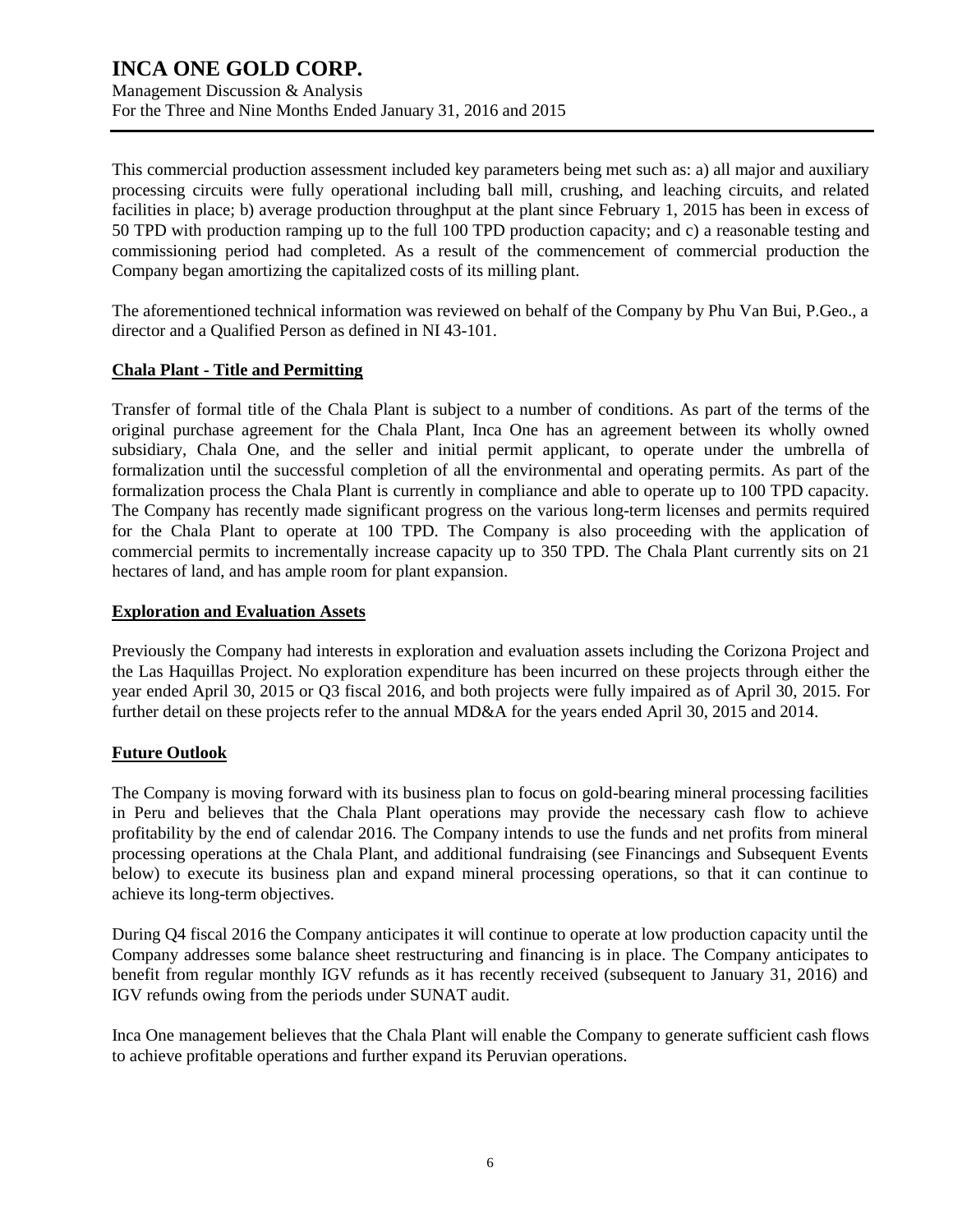### **Selected Quarterly Information**

The following selected financial data with respect to the Company's financial condition and results of operations has been derived from the unaudited condensed interim consolidated financial statements of the Company for the three months ended January 31, 2016, October 31, 2015, July 31, 2015, and years ended April 30, 2015 and April 30, 2014, as applicable. The selected financial data should be read in conjunction with those financial statements and the notes thereto.

| Three months ended:                     | <b>January 31, 2016</b> | October 31, 2015 | <b>July 31, 2015</b> |
|-----------------------------------------|-------------------------|------------------|----------------------|
|                                         |                         |                  |                      |
| Revenue                                 | 3,105,726               | 4,330,350        | 6,549,870            |
| Cost of goods sold                      | 3,710,062               | 4,667,587        | 6,114,371            |
| Gross margin (deficit)                  | (604, 336)              | (337, 237)       | 435,499              |
| Finance and other (expense) income, net | (1,112,190)             | (887, 305)       | 86,079               |
| Net loss for the period                 | (2,656,596)             | (1,928,949)      | (581,084)            |
| Net loss per share (basic and diluted)  | (0.04)                  | (0.02)           | (0.01)               |
| Other comprehensive income (loss)       | (3,206,205)             | 234,791          | (375,064)            |

|                                   | As at January 31,<br>2016 | As at April 30,<br>2015 | As at April 30,<br>2014 |
|-----------------------------------|---------------------------|-------------------------|-------------------------|
|                                   |                           |                         |                         |
| Exploration and evaluation assets |                           |                         | 20,000                  |
| Total assets                      | 10,991,135                | 8,328,493               | 2,546,062               |
| Total long term liabilities       | 5,225,760                 | 5,673,756               | 626,349                 |
| Dividends declared                | Nil                       | Nil                     | Nil                     |

The following table sets out selected quarterly financial data from the Company's unaudited quarterly financial statements for the last eight quarters.

|                      | Working<br>capital |                     | Long term          |                 | <b>Basic loss</b> |
|----------------------|--------------------|---------------------|--------------------|-----------------|-------------------|
| <b>Quarter ended</b> | (deficiency)       | <b>Total assets</b> | <b>liabilities</b> | <b>Net loss</b> | per share         |
|                      |                    | \$                  | \$                 | <sup>\$</sup>   | S                 |
| January 31, 2016     | (5,960,657)        | 10,991,135          | 5,225,760          | (2,656,596)     | (0.04)            |
| October 31, 2015     | (2,215,694)        | 11,152,022          | 5,863,988          | (1,928,949)     | (0.02)            |
| July 31, 2015        | (1,201,165)        | 11,433,207          | 5,787,037          | (581,084)       | (0.01)            |
| April 30, 2015       | (516, 327)         | 8,328,493           | 5,673,756          | (779, 718)      | (0.01)            |
| January 31, 2015     | 677,365            | 6,739,337           | 5,162,576          | (1,980,269)     | (0.03)            |
| October 31, 2014     | 843,171            | 4,771,034           | 4,393,324          | (747, 715)      | (0.01)            |
| July 31, 2014        | 1,501,008          | 3,889,948           | 3,082,066          | (699, 670)      | (0.01)            |
| April 30, 2014       | 170,974            | 2,546,062           | 626,349            | (848, 541)      | (0.02)            |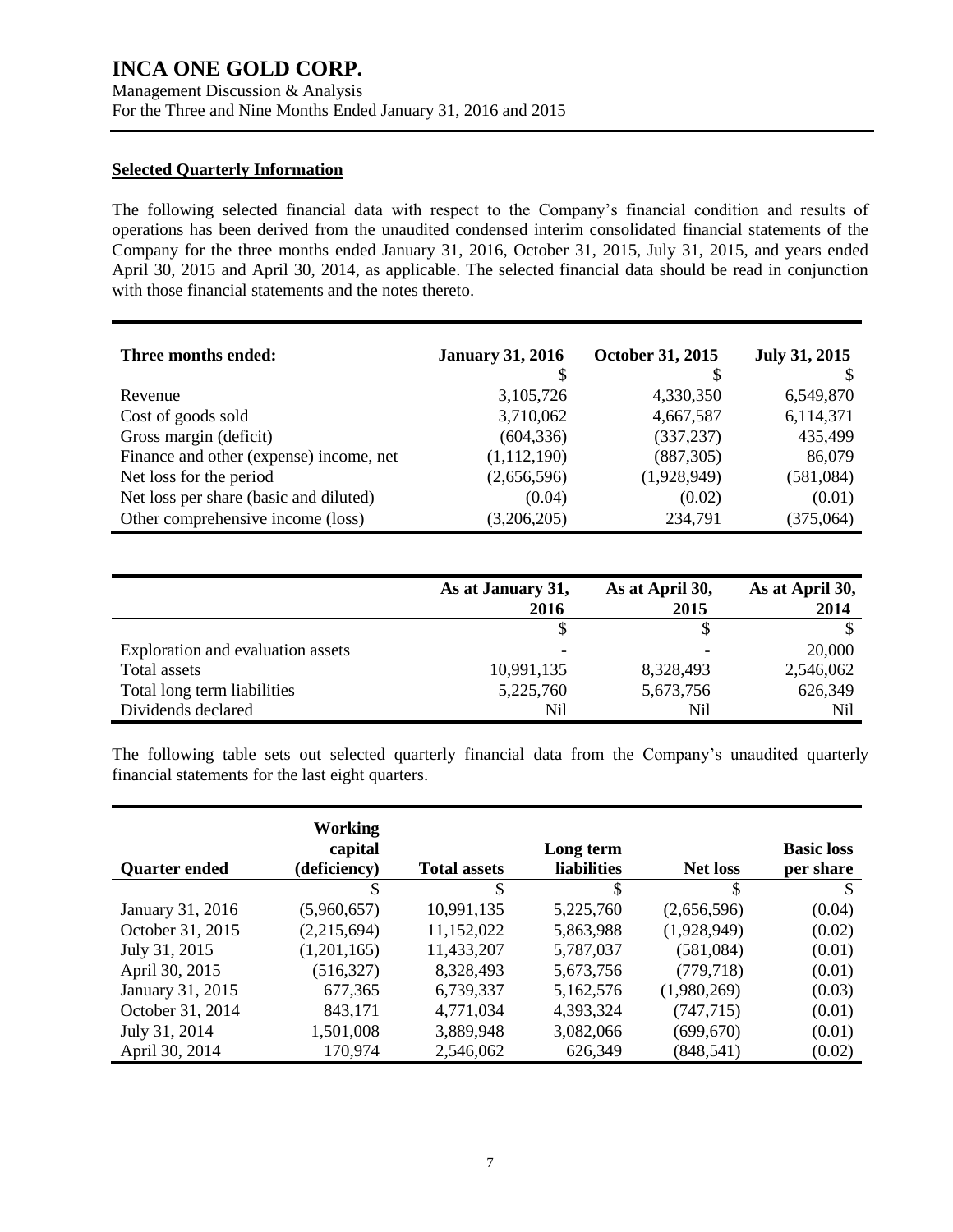### **INCA ONE GOLD CORP.** Management Discussion & Analysis

For the Three and Nine Months Ended January 31, 2016 and 2015

The working capital deficiency as at January 31, 2016 is a result of losses from operations and finance expense, and is impacted by a \$3,158,154 increase (over the Q2 2016) in current liabilities in part from more long term debt becoming current.

New debt financings closed by the Company during the nine months ending January 31, 2016 primarily are comprised of the USD\$500,000 and USD\$400,000 convertible loan tranches, USD\$500,000 second debenture units with warrants, and USD\$500,000, USD\$1,011,717 and USD\$550,000 promissory notes (see Financings below).

Total assets increased \$2,662,642 during the nine months ended January 31, 2016, due to increases in prepaids and receivables (including IGV/VAT) arising from operations as well as the impact of foreign exchange of translating US dollar functional currency assets to the Canadian dollar reporting currency.

The \$447,996 decrease in long term liabilities for the nine months ended January 31, 2016 primarily arose from the transition of certain long term debt to current liability.

Major changes in quarterly net loss arose as follows:

- During the three months ended January 31, 2016, the \$2,656,596 net loss increased relative to prior quarters primarily as a result of the strategic decision by the Company to scale back production in order to wait for the receipt of the IGV receivable from the Peruvian tax authorities, which as of January 31, 2016 had a value of \$3,159,866.
- The gross operating deficit during the three months ended January 31, 2016, was \$604,336 from total metal revenue of \$3,105,726 and costs of goods sold of \$3,710,062. This was offset by increases in both finance costs and accretion expense due to new financings closed during the current and prior periods and a \$274,046 impairment of marketable securities.
- During the three months ended October 31, 2015, the \$1,928,949 net loss increased relative to prior quarters (other than January 31, 2015) primarily as a result of the commencement of commercial production on February 1, 2015 and the strategic decision by the Company to scale back production in order to wait for the receipt of the IGV receivable from the Peruvian tax authorities, which as of October 31, 2015 had a value of \$2,889,976.
- During the three months ended April 30, 2015, the \$779,718 net loss increased relative to prior quarters (other than January 31, 2015 and October 31, 2014). Despite the gross margin of \$131,142 during the three months ended April 30, 2015, there were increases in both consulting and management fees as well as office, rent, utilities and other expenses arising from expanded corporate and Peruvian administrative teams, and commencement of commercial production, while being offset by a \$529,458 gain in foreign exchange.
- During the three months ended January 31, 2015, the \$1,980,269 net loss included a \$990,835 impairment of marketable securities from devaluation of the Global Resources Investment Trust PLC ("GRIT") shares. Through October 31, 2014 the unrecognized losses were recorded through other comprehensive income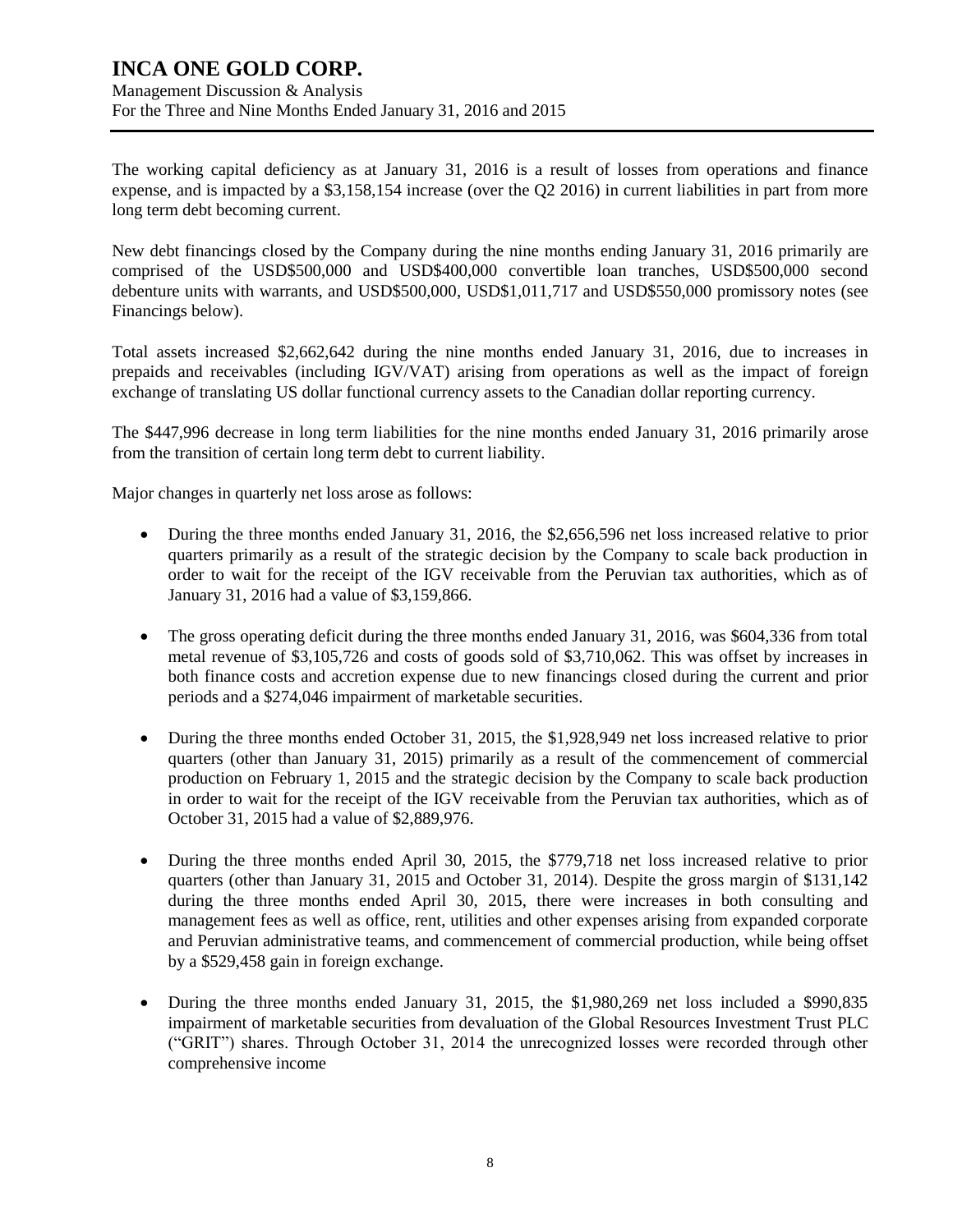### **Results of Operations**

#### Three months ended January 31, 2016 compared with the three months ended January 31, 2015

Revenue for the three months ended January 31, 2016 was \$3,105,726 and cost of goods sold was \$3,710,062 resulting in a gross margin deficit of \$604,336. Commercial production started on February 1, 2015, as such, for the three months ended January 31, 2015 there was no revenue or cost of goods sold.

During the three months ended January 31, 2016, the Company reported a net loss of \$2,656,596 the most significant components of which were, aside from the gross operating loss of \$604,336, consulting and management fees of \$282,963; office, rent, insurance and other expenses of \$166,014; salaries and benefits of \$114,251; terminated transaction costs of \$153,789; finance costs of \$560,253; accretion expense of \$192,627; and impairment of marketable securities of \$334,046.

Consulting and management fees during the three months ended January 31, 2016 increased by \$69,728 to \$282,963 compared to \$213,235 in the three months ended January 31, 2015. This increase was the result of an increase in corporate and administrative staff and contractors in both the Peruvian and Canadian offices as the Company commenced commercial production at the Chala Plant on February 1, 2015.

Office, rent, insurance and other expenses during the three months ended January 31, 2016 increased by \$131,833 to \$166,014 compared to \$34,181 in the three months ended January 31, 2015. The increase was due to a larger Peruvian office and certain increases in insurance and other expenses.

Salaries and benefits expense increased by \$104,481 to \$114,251 compared to \$9,770 in the three months ended January 31, 2015. This increase is primarily attributed to the expanded corporate team in Peru post achieving commercial production, and that the Peruvian government mandates a double monthly payment December 31, 2015.

Finance costs increased during the three months ended January 31, 2016 by \$348,439 to \$560,253 compared to \$211,814 during the three months ended January 31, 2015 primarily due to higher interest paid related to new financings closed during and before Q3 2016 (see Financings).

Terminated transaction costs incurred during the three months ended January 31, 2016 was \$153,789 compared to \$nil during the three months ended January 31, 2015. During Q3, 2016 the Company pursued two acquisitions, including a business combination with Standard Tolling Corp. and acquisition of certain assets of Montan Mining, each of which were deemed to have fatal flaws and the transactions were terminated.

Accretion expense increased in the three months ended January 31, 2016 by \$122,172 to \$192,627 compared to \$70,455 in the three months ended January 31, 2015. This was a result of higher accretion and amortization of issuance costs related to new financings closed during and before Q3 2016.

#### Nine months ended January 31, 2016 compared with the nine months ended January 31, 2015

Revenue for the nine months ended January 31, 2016 was \$13,985,945 and cost of goods sold was \$14,492,020 resulting in a gross margin deficit of \$506,075. Commercial production started on February 1, 2015, as such, for the nine months ended January 31, 2015 there was no revenue or cost of goods sold.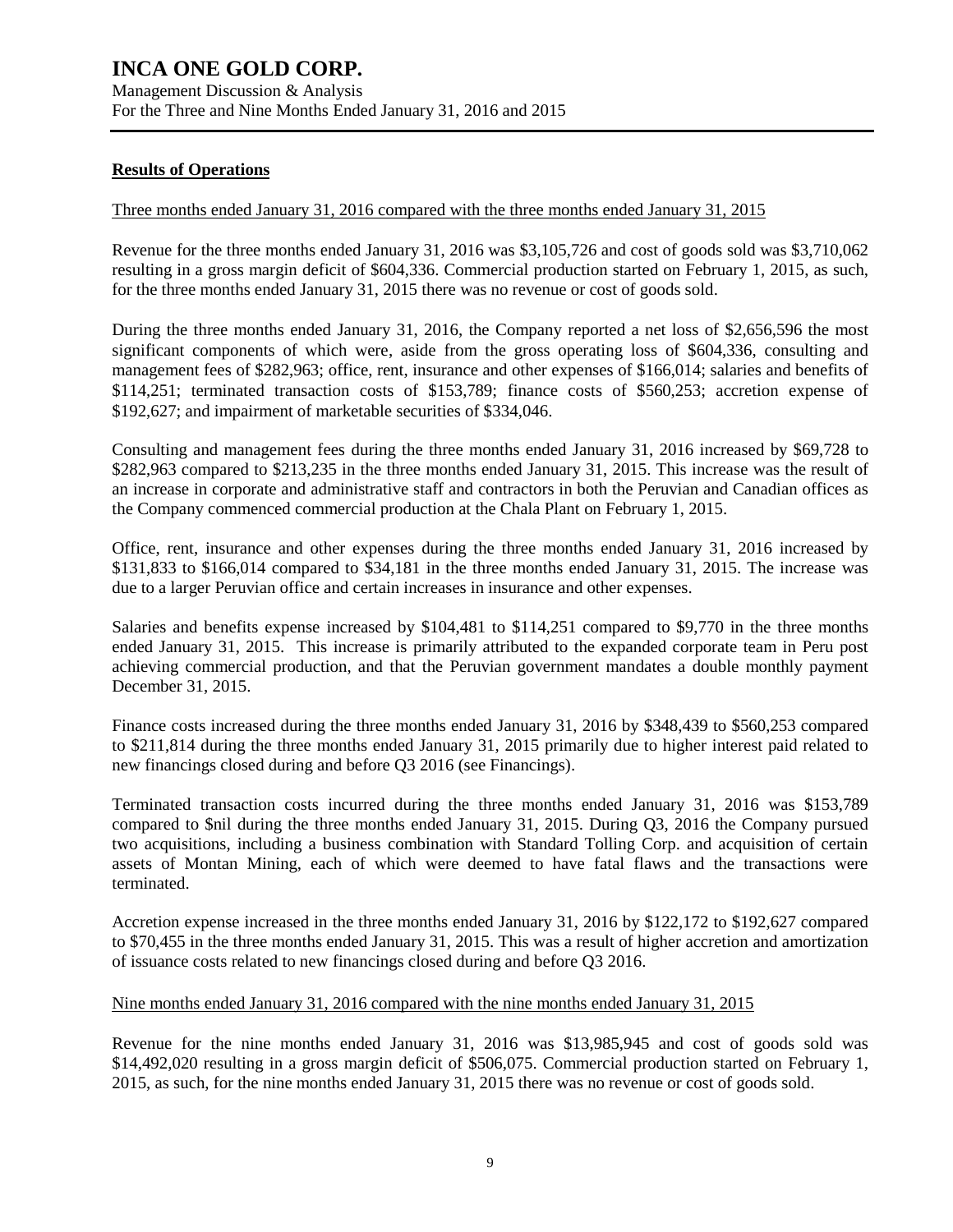During the nine months ended January 31, 2016, the Company reported a net loss of \$5,166,629 the most significant components of which were consulting and management fees of \$707,046; foreign exchange gain of \$508,259; office, rent, insurance and other expenses of \$420,173; salaries and benefits of \$492,469; sharebased payments of \$361,633; terminated transaction costs of \$153,789; finance costs of \$1,375,145; accretion expense of \$561,282; and impairment of marketable securities of \$485,626.

Consulting and management fees during the nine months ended January 31, 2016 increased by \$297,743 to \$707,046 compared to \$409,303 in the nine months ended January 31, 2015. This increase was the result of an increase in corporate and administrative staff and contractors in both the Peruvian and Canadian offices as the Company commenced commercial production at the Chala Plant on February 1, 2015.

Foreign exchange gain during the nine months ended January 31, 2016 increased by \$562,688 resulting in a gain of \$508,259 compared to a loss of \$54,429 in the nine months ended January 31, 2015. The foreign exchange gain was primarily the result of the \$5.5 million bond allocated to the Chala One subsidiary which has the US dollar as functional currency, and due to the devaluation in the Canadian dollar relative to the US dollar during the period, a significant foreign exchange gain arose.

Office, rent, insurance and other expenses during the nine months ended January 31, 2016 increased by \$274,418 to \$420,173 compared to \$145,755 in the nine months ended January 31, 2015, while salaries and benefits expense increased by \$463,159 to \$492,469 compared to \$29,310. Overall there was an increase in corporate and administrative staff and contractors in both the Peruvian and Canadian offices during Q3 2016 as the Company expanded the Peruvian operations and commenced commercial production on February 1, 2015.

Share-based payments increased in the nine months ended January 31, 2016 by \$11,461 to \$361,633 compared to \$350,172 in the nine months ended January 31, 2015. 2,780,000 stock options were granted during the nine months ended January 31, 2016, compared to 2,550,000 stock options granted during the nine months ended January 31, 2015.

Finance costs increased during the nine months ended January 31, 2016 by \$947,203 to \$1,375,145 compared to \$427,942 during the nine months ended January 31, 2015 primarily due to higher interest paid related to new financings closed during and before Q3 2016 (see Financings below).

Terminated transaction costs incurred during the nine months ended January 31, 2016 was \$153,789 compared to \$nil during the nine months ended January 31, 2015. During Q3, 2016 the Company pursued two acquisitions, including a business combination with Standard Tolling Corp. and acquisition of certain assets of Montan Mining, each of which were deemed to have fatal flaws and the transactions were terminated.

Accretion expense increased in the nine months ended January 31, 2016 by \$475,182 to \$561,282 compared to \$86,100 in the nine months ended January 31, 2015 as a result of higher accretion and amortization of issuance costs related to new financings closed during and before Q3 2016.

### **Liquidity and Capital Resources**

As at January 31, 2016 the Company has financed its operations and met its capital requirements primarily through the issuance of capital stock by way of private placements, the exercise of share purchase warrants previously issued and more recently, from the issue of promissory notes, convertible debentures and debenture units with warrants. As at January 31, 2016, the Company had cash of \$22,353 representing a decrease of \$431,968 compared with cash of \$454,321 at April 30, 2015.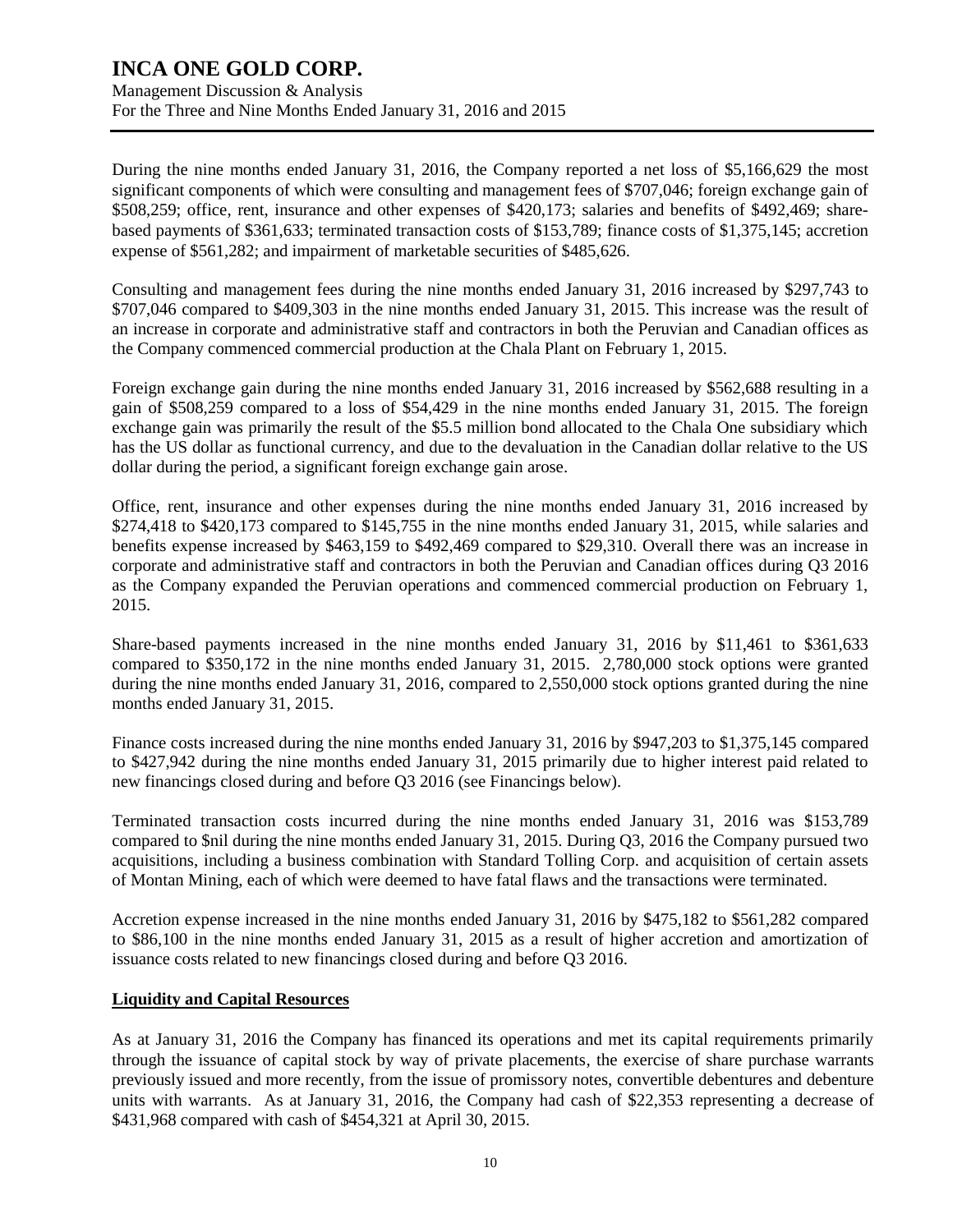The Company reported working capital deficiency of \$5,960,657 at January 31, 2016 as compared to working capital deficiency of \$516,327 as at April 30, 2015 result of losses from operations and finance expense, and is impacted by a \$7,366,461 increase in current liabilities in great part from more long term debt becoming current.

Marketable securities consist of 733,007 shares in Global Resources Investment Trust PLC ("GRIT") which were acquired on February 28, 2014 in exchange for the issue of 12,000,000 common shares in the Company at a value of \$0.11 per share; and 6,000,000 shares in TON which were acquired on October 7, 2015 at a market value of \$0.055 per share for a total fair value of \$330,000 at time of acquisition.

The fair value of the shares in GRIT at acquisition was determined based on a value of \$0.11 per share for the 12,000,000 common shares issued by the Company. As of January 31, 2016 the GRIT shares were recorded at a fair value of \$62,212 (April 30, 2015 – \$217,838) based on the GRIT share trading price of CDN\$0.08 (GBP £0.043). To date the average GRIT share trading price was trading at a lesser value than as at January 31, 2016. While the Company will seek to maximize the proceeds it receives from the sale of its GRIT Shares, there is no assurance as to the timing of disposition or the amount that will be realized.

As of January 31, 2016 the TON shares were recorded at a fair value of \$nil (April 30, 2015 – \$nil) based on the TON shares being deemed illiquid, after reflecting an impairment of marketable securities of \$60,000 and \$300,000, respectively, (2015 - \$nil) that was included in operating loss for the three and nine months ended January 31, 2016. Subsequent to period end, TON halted trading of their shares and announced that they are illiquid. Management included this fact pattern in their determination that the TON share impairment is permanent.

The Company continued developing the Chala Plant which was successfully upgraded to approximately 100 TPD capacity during the year ended April 30, 2015. The Chala Plant commenced commercial production on February 1, 2015.

Management intends to finance operating costs over the year with funds received from operations upon the Company ramping up operations, and additional funds from financing which is required for working capital to support the operational ramp up.

### **Capital Expenditures**

As at January 31, 2016, total property, plant and equipment (including plant upgrade costs and capitalized preoperating costs) was \$5,919,215 (April 30, 2015 - \$5,241,843) which includes \$1,987,820 (April 30, 2015 – \$1,712,199) of incidental revenue generated during the pre-operating period and \$307,114 (April 30, 2015 - \$264,531) of capitalized interest. During the nine months ended January 31, 2016, the Company reclassified \$339,088 of IGV in Peru previously included in pre-operating expenses as a result of the review of the IGV receivable from the Peruvian tax authorities.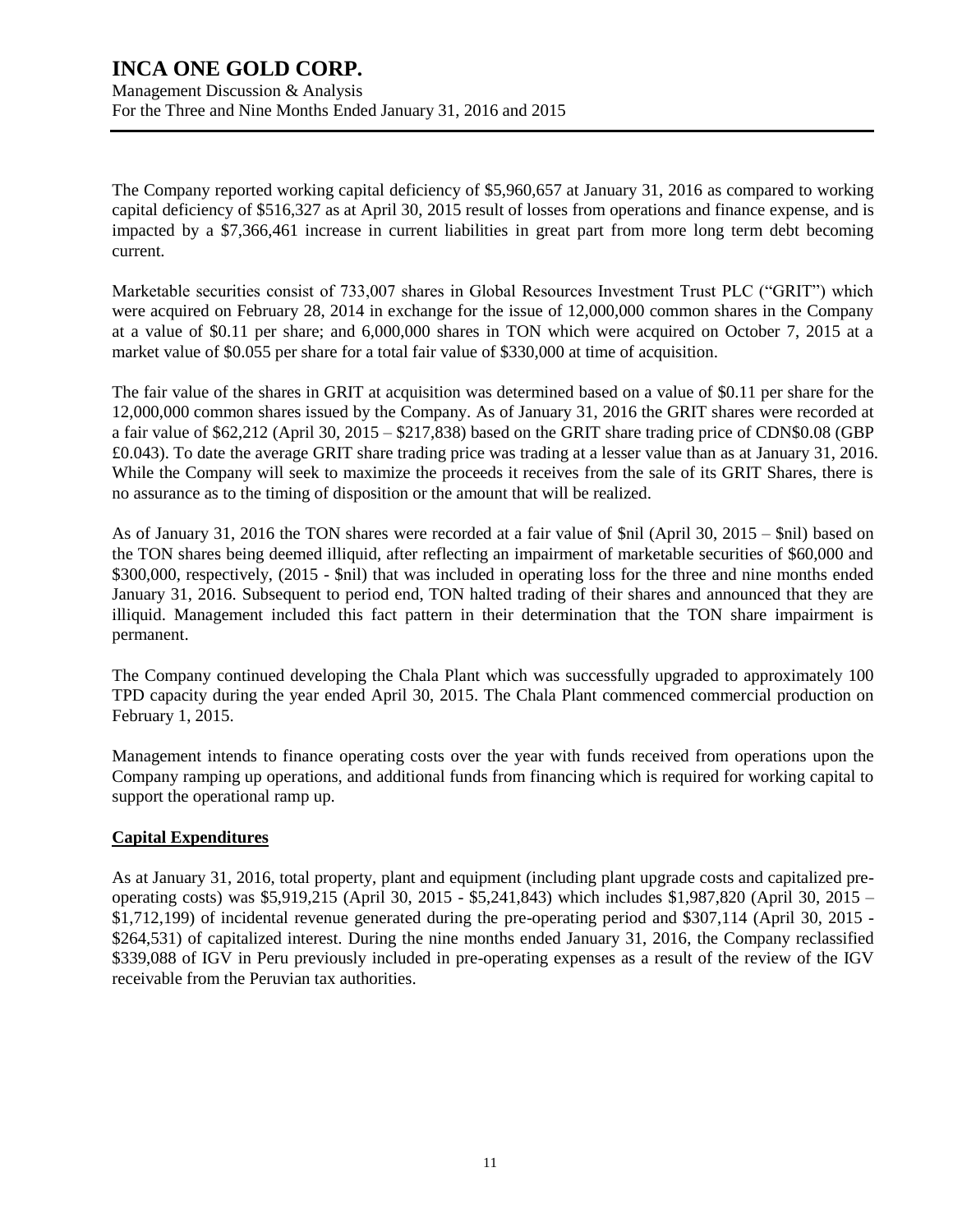Management Discussion & Analysis For the Three and Nine Months Ended January 31, 2016 and 2015

### **Financings - Debt**

#### Promissory Notes – Directors and Officers

During the year ended April 30, 2014, two directors and officers of the Company advanced to the Company a total of \$170,000 in cash in exchange for promissory notes. The notes were unsecured and payable on demand with an interest rate of 20% per annum calculated and paid quarterly in arrears. During the year ended April 30, 2014, \$50,000 of the principal was repaid with the remaining \$120,000 repaid during the year ended April 30, 2015. During December 2014, directors and officers advanced to the Company a total of \$205,000. The advances were unsecured and non-interest bearing. During the year ended April 30, 2015 the \$205,000 was repaid in full.

During May 2015, a director and officer and an officer of the Company advanced to the Company a total of \$100,000 in cash in exchange for short term promissory notes. The notes are unsecured with an interest rate of 20% per annum payable on maturity in six months. Subsequent to period end, the parties agreed to extend the maturity date while the Company evaluated some balance sheet restructuring. As at January 31, 2016, the principal balance was \$100,000 (April 30, 2015 - \$nil) and interest expense of \$15,064 (2015 - \$nil) has been recorded and remains in accounts payable and accrued liabilities as of January 31, 2016.

During June 2015 a company controlled by an individual who was subsequently appointed a director of the Company on July 8, 2015 advanced to the Company USD\$500,000 in cash in exchange for a short term promissory note of which USD\$100,000 was repaid during August 2015. The note is unsecured with an interest rate of 20% per annum payable on maturity in six months. Subsequent to period end, the parties agreed to extend the maturity date while the Company evaluated some balance sheet restructuring. As at January 31, 2016, the principal balance was US\$400,000 (CAD\$560,240) (April 30, 2015 - \$nil), and interest expense recorded during the three and nine months ended January 31, 2016 was of \$27,674 and \$71,411, respectively (2015 - \$nil and \$nil, respectively), of which \$16,182 (2015 - \$nil) has been recorded and remains in accounts payable and accrued liabilities as of January 31, 2016.

#### Promissory Notes – Third party advances

On January 14, 2015, the Company received USD\$200,000 in cash in exchange for a promissory note with a third party. The note is unsecured, originally had a six month term, and carried an interest rate of 20% per annum calculated and payable on the maturity date. In July 2015 and in October 2015, the Parties agreed to cumulatively extend the maturity date for an additional six months while the Company evaluated some balance sheet restructuring. As at January 31, 2016, the principal balance was \$280,120 (April 30, 2015 - \$241,280) and interest expense of \$9,987 (2015 - \$nil) and \$55,010 (2015 - \$nil) was incurred during the three and nine months ended January 31, 2016, respectively, of which \$30,532 (2015 - \$nil) has been recorded and remains in accounts payable and accrued liabilities as of January 31, 2016.

#### Promissory Notes – Redeemable notes

On October 22, 2013 and November 6, 2013, the Company closed a non-brokered private placement of secured, redeemable promissory notes for gross proceeds of \$420,000. Of this amount an aggregate of \$150,000 was issued to an officer and a company controlled by a director. The promissory notes mature after 24 months and bear interest at 20% per annum.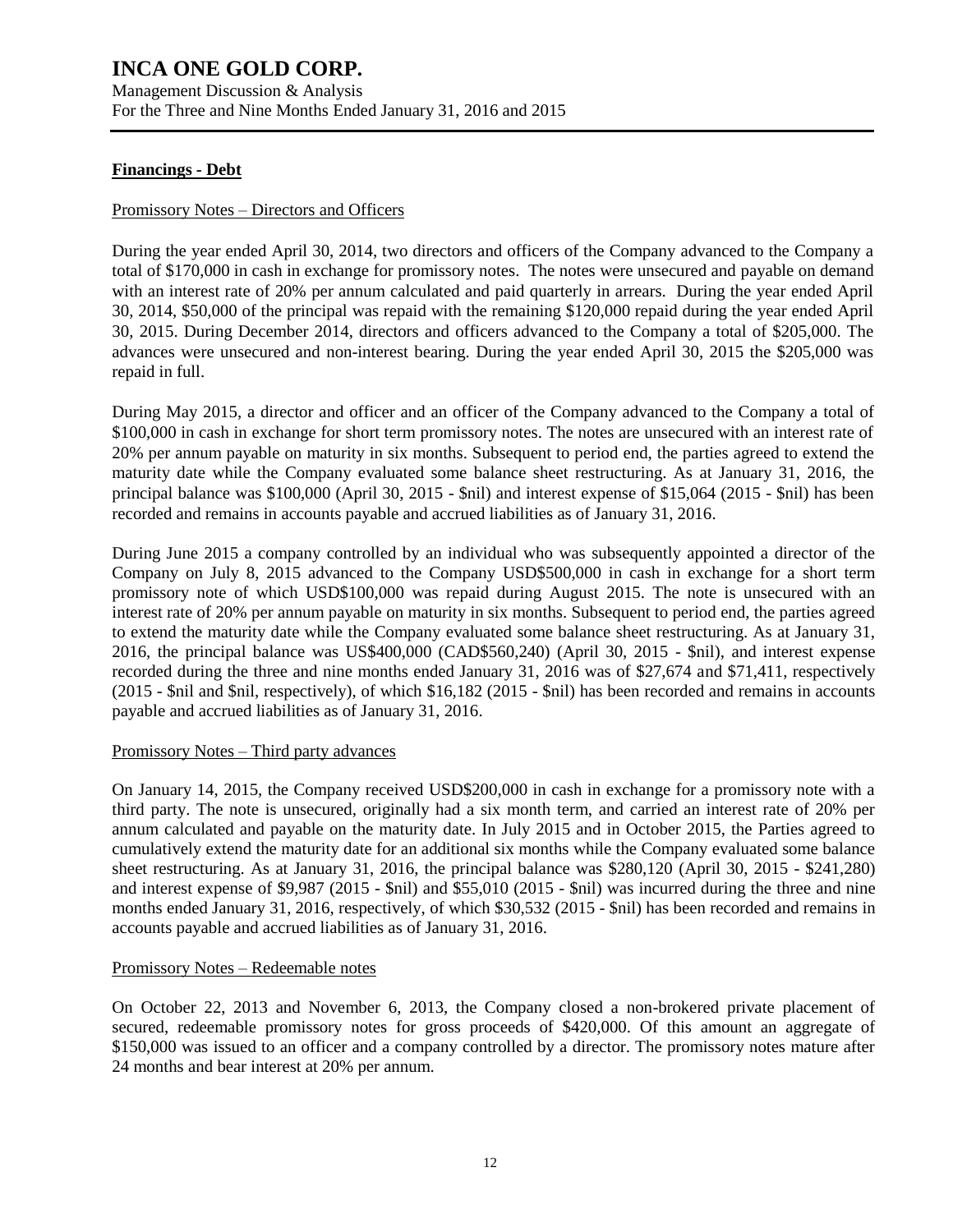At the option of one of the subscribers, accrued interest of \$76,416 (2015 – \$14,038) has been added to the principal of the promissory notes instead of being paid in cash. Subscribers are entitled to redeem their investment principal plus accrued interest on or after six months by providing 30 days written notice in advance of three month promissory note rollover periods. The notes are secured by a security interest in all of the Company's present and after acquired property pursuant to an underlying Security Agreement but are subordinate to any security held by holders of the Convertible Debentures.

During the year ended April 30, 2015, \$100,000 of the promissory notes were redeemed by an officer of the Company and \$50,000 of the promissory notes were redeemed by a company controlled by a director of the Company. On May 31, 2015, \$120,000 of the notes were repaid. On December 31 2015, \$125,000 was paid as partial payment of principal and interest for the remaining promissory note outstanding. During January 2016 and subsequent to period end, the remaining subscriber agreed to extend repayment of the remaining balance owing of \$101,416.

A cash finder fee of \$2,500 and legal and regulatory costs of \$2,540 incurred in connection with the financing were charged against the promissory notes amount payable. As at January 31, 2015, the principal balance, including capitalized interest, was \$101,416 (April 30, 2015 - \$318,264) and interest expense recorded during the three and nine months ended January 31, 2016 was \$9,141 and \$33,285, respectively (2015 - \$19,494 and \$61,207, respectively) of which \$76,416 (2015 - \$1,775) has been recorded and remains in accounts payable and accrued liabilities as of January 31, 2016. In addition, accretion of transaction costs of \$1,125 (2015 - \$2,241) has been recorded.

### Promissory Notes – TON Mineral Loan

On October 6, 2015, the Company entered into a binding letter of intent with TON (the "Binding LOI") to acquire all of the issued and outstanding shares of TON under a plan of arrangement, subject to due diligence and other conditions. As part of the Binding LOI, the Company entered into a loan with TON for US\$550,000 less US\$55,000 of prepaid interest for net proceeds of US\$495,000 (the "Mineral Loan"). The Mineral Loan bears an annual interest rate of 20% and is due April 6, 2016 or earlier subject to certain maturity conditions including 30 days after the termination of the Binding LOI, which was terminated on November 30, 2015. As at January 31, 2016, the principal balance of the Mineral Loan was \$770,330 (April 30, 2015 - \$nil) and interest expense recorded during the three and nine months ended January 31, 2016 was \$40,185 and \$52,165, respectively and (2015 - \$nil), which was offset against the prepaid interest amount.

### Promissory Notes – TON Purchase Note

As part of the Binding LOI, on October 21, 2015, the Company also entered into a mineral purchase agreement with TON (the "Mineral Purchase Note") whereby TON would advance the Company up to US\$1,750,000 for the purpose of the acquisition of mineral at the Company's Chala One toll milling plant. The Mineral Purchase Note pays a profit sharing fee to TON at a fixed rate of 12% per annum on advances approximately four weeks after the advance. The Mineral Purchase Note is subject to various maturity clauses including two months after the termination of the Binding LOI, which was terminated on November 30, 2015.

As at January 31, 2016, US\$911,717 (CAD\$1,276,950) (April 30, 2015 - \$nil) had been advanced and interest expense recorded during the three and nine months ended January 31, 2016 was \$1,225 and \$34,504, respectively and (2015 - \$nil) which has been recorded and remains in accounts payable and accrued liabilities as of January 31, 2016.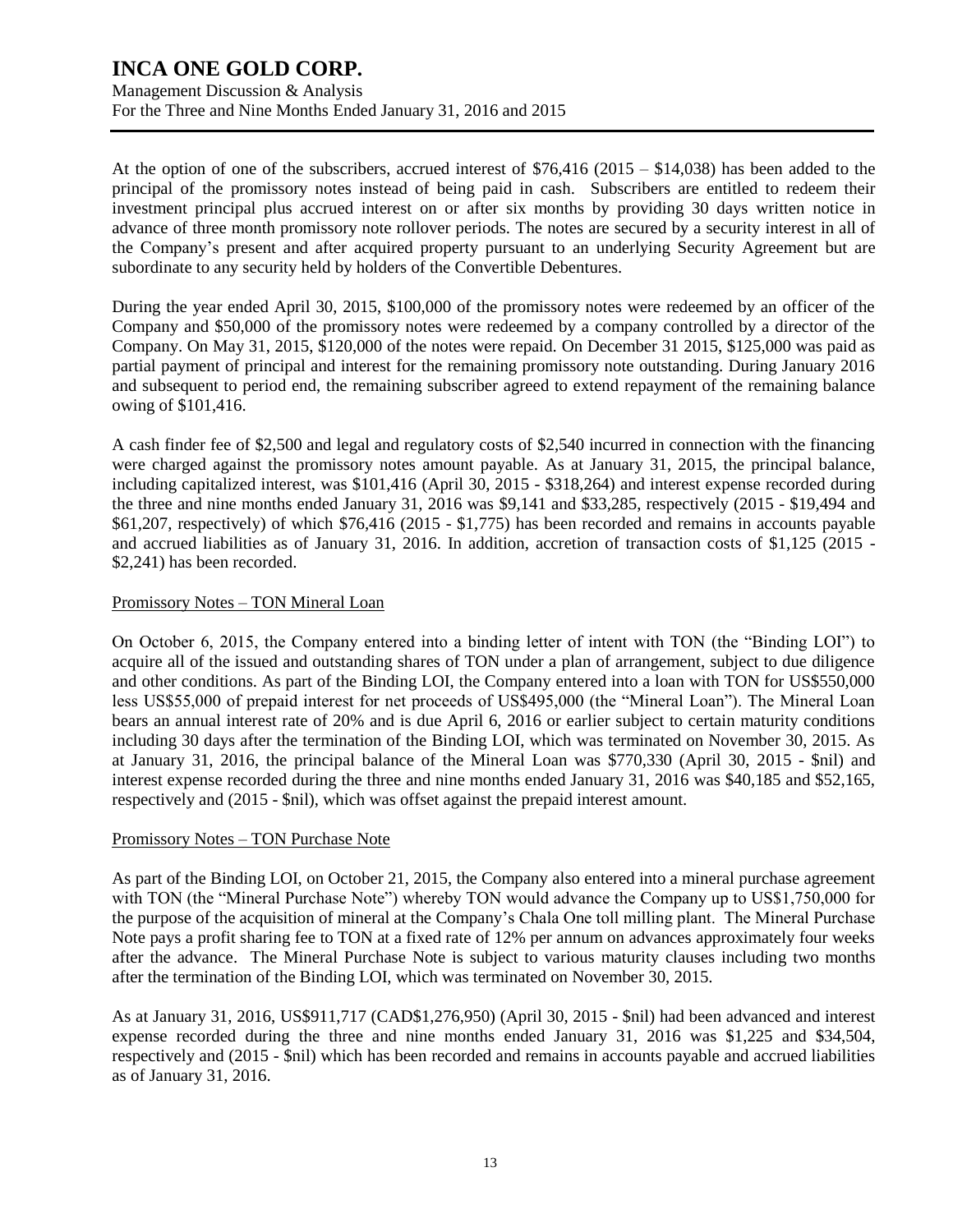#### CAD denominated Convertible Debentures

On October 30, 2013, the Company completed a secured convertible debenture offering for gross proceeds of \$275,000. Of this amount \$75,000 was issued to two directors and officers or to individuals to whom they were related. The debentures mature on October 30, 2018 and are redeemable at the Company's option after October 30, 2016. At the date of issue \$198,664 was attributed to the liability component of the convertible debenture and \$76,336 to the equity component based on an effective interest rate of 20%.

The debenture is secured by a security interest in all of the Company's present and after acquired property pursuant to an underlying Security Agreement and hold preference to any security held by holders of the promissory notes.

Until October 30, 2014 each debenture holder had the option to convert up to 20% of the debenture principal and all of the interest payable into common shares by providing 30 days written notice in advance of three month debenture rollover periods. The conversion of debenture principal was based on a share price of \$0.10 and the conversion of any interest payable was based on the greater of \$0.10 per share or the closing share price on the date the Company received notice from the holder. On October 30, 2014, \$55,000 of the convertible debentures were converted to 550,000 common shares of the Company.

Interest on the debenture is payable at the rate of 10% per annum calculated and paid quarterly in arrears. Professional fees of \$11,705 have been incurred in connection with the debenture offering and have been recorded against the liability and equity components on a pro-rata basis. During the three and nine months ended January 31, 2016, the Company recorded accretion expense and amortization of issuance costs of \$3,281 and \$9,663, respectively, (2015 - \$3,047 and \$10,459, respectively), and interest expense of \$1,474 and \$4,011, respectively, (2015 - \$5,545 and \$19,333, respectively) of which \$5,535 (2015 - \$nil) has been recorded and remains in accounts payable and accrued liabilities as of January 31, 2016.

On May 23, 2014, the Company closed a second debenture financing for gross proceeds of \$325,000. The Company had received all of the proceeds in advance of the closing and accordingly they were reflected as current liabilities on the Consolidated Statements of Financial Position as at April 30, 2014. The debentures bear interest at a rate of 10% per annum, calculated and paid quarterly in arrears, 25% of which shall be convertible into shares during the first year of the debenture term. Also during the first year of the debenture term a maximum of 25% of the principal may, at the option of the holder, be converted into common shares of the Company at a price of \$0.125 per common share. The debentures mature on May 22, 2019 and are redeemable by the Company at any time after May 22, 2017. They are secured by a security interest in all of the Company's present and after acquired property pursuant to a security agreement. At the date of issue \$234,785 was attributed to the liability component of the convertible debenture and \$90,215 to the equity component based on an effective interest rate of 20%. On December 1, 2014, \$81,250 of the convertible debentures were converted to 650,000 common shares of the Company.

Professional fees of \$18,297 have been incurred in connection with the debenture offering and have been recorded against the liability and equity component on a pro-rata basis. During the three and nine months ended January 31, 2016, with respect to this second debenture offering the Company recorded accretion expense and amortization of issuance costs of \$4,226 and \$10,869, respectively, (2015 - \$4,231 and \$12,464, respectively), and interest expense of \$6,127 and \$12,288, respectively, (2015 - \$9,505 and \$25,231, respectively) of which \$5,600 (2015 - \$2,070) has been recorded and remains in accounts payable and accrued liabilities as of January 31, 2016.

USD denominated Convertible Debentures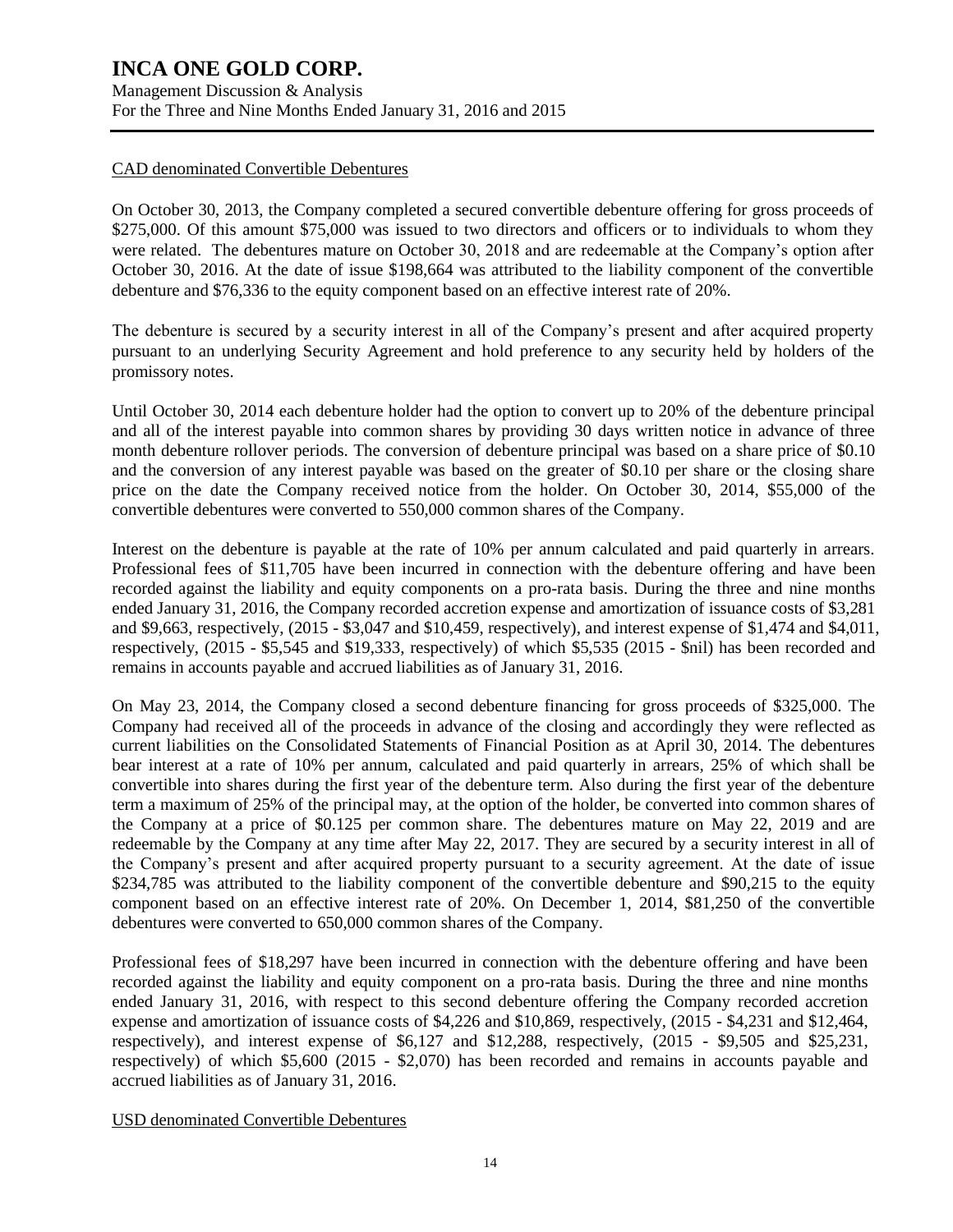On March 18, 2015, the Company announced the terms of a convertible loan with a group of lenders for gross proceeds of USD\$1,500,000 (the "USD Convertible Loan"). The USD Convertible Loan bears interest at a rate of 15% per annum and was available to be drawn down in three tranches of USD\$600,000, USD\$500,000, and USD\$400,000, respectively, with the third tranche at the option of the Company. Each tranche of the USD Convertible Loan has a twelve month term and is subject to a twelve month renewal option, subject to certain conditions. The USD Convertible Loan is secured by a pledge of the inventory and related assets of the Company's subsidiary, Chala One.

The Company paid an arrangement fee of 5% of the proceeds of the USD Convertible Loan to a third party for its role in arranging the USD Convertible Loan. In certain circumstances, up to 40% of the outstanding indebtedness under the USD Convertible Loan will be convertible into common shares the Company at the option of the Lenders at a conversion price of CAD\$0.25. The conversion amount will be based on a fixed foreign exchange rate which will result in maximum of 2,987,800 common shares issuable upon conversion.

On April 27, 2015, the Company closed the first tranche for gross proceeds of USD\$600,000. At the date of issue \$704,902 was attributed to the liability component of the convertible debenture and \$23,858 to the equity component based on an effective interest rate of 20%.

Professional and arrangement fees of \$104,654 have been incurred in connection with the USD Convertible Loan offering and have been recorded against the liability and equity component on a pro-rata basis.

During the three and nine months ended January 31, 2016, the Company recorded accretion expense and amortization of issuance costs of \$29,642 and \$85,202, respectively (2014 - \$nil and \$nil), and interest expense of \$29,661 and \$51,497, respectively (2015 - \$nil and \$nil, respectively) which has been totally paid.

On May 19, 2015, the Company closed the second tranche for gross proceeds of USD\$500,000. At the date of issue \$591,631 was attributed to the liability component of the convertible debenture and \$19,969 to the equity component based on an effective interest rate of 20%.

Professional and arrangement fees of \$36,089 have been incurred in connection with the second tranche of the USD Convertible Loan offering and have been recorded against the liability and equity component on a prorata basis.

During the three and nine months ended January 31, 2016, the Company recorded accretion expense and amortization of issuance costs of \$4,324 and \$10,042, respectively (2015 - \$nil and \$nil), and interest expense of \$27,708 and \$66,701 (2015 - \$nil and \$nil, respectively) of which \$17,843 (2015 - \$nil) has been recorded and remains in accounts payable and accrued liabilities as of January 31, 2016.

On June 1, 2015, the Company closed the third tranche for gross proceeds of USD\$400,000. At the date of issue \$481,237 was attributed to the liability component of the convertible debenture and \$16,243 to the equity component based on an effective interest rate of 20%.

Professional and arrangement fees of \$29,281 have been incurred in connection with the second tranche of the USD Convertible Loan offering and have been recorded against the liability and equity component on a prorata basis.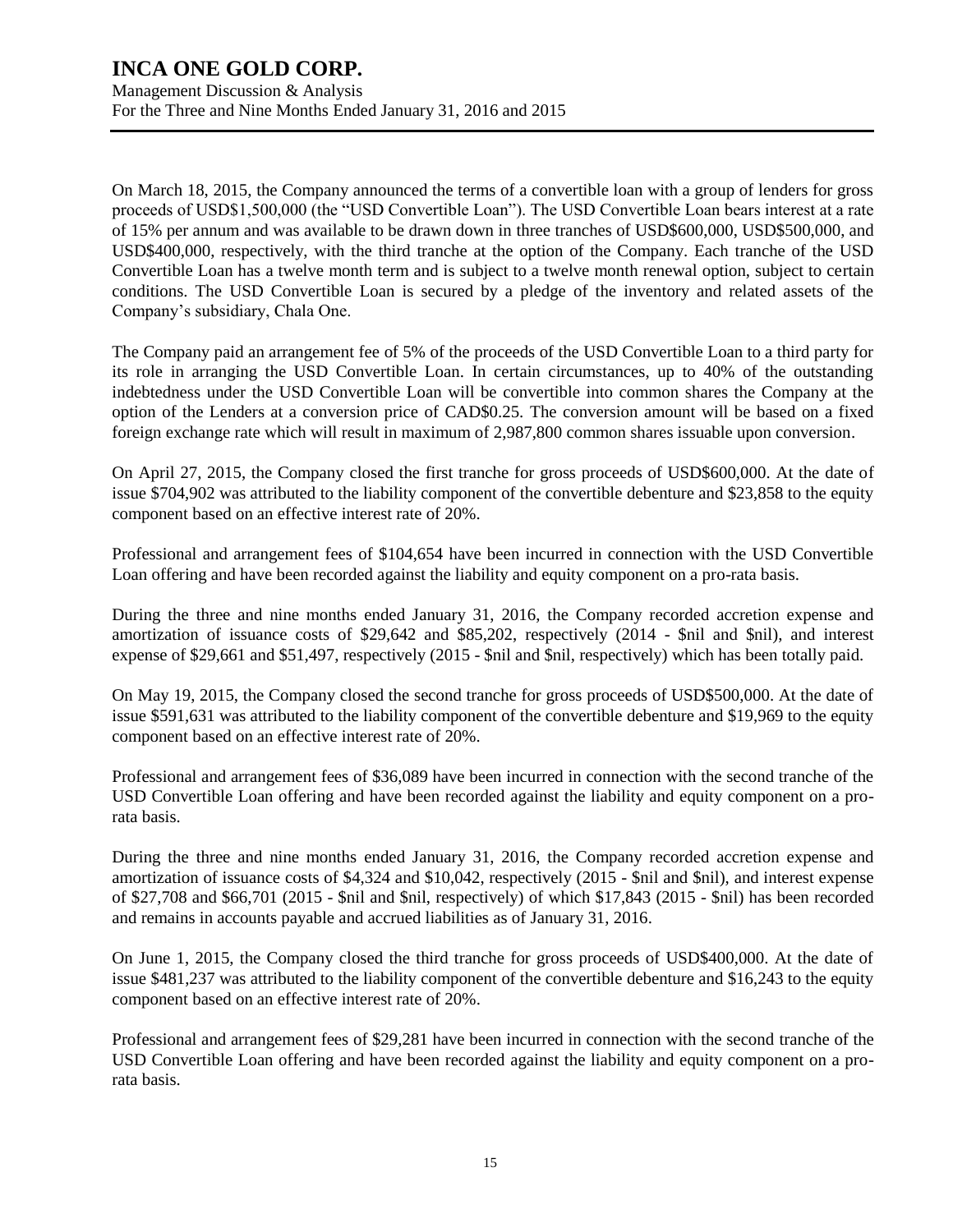During the three and nine months ended January 31, 2016, the Company recorded accretion expense and amortization of issuance costs of \$3,517 and \$8,169, respectively (2015 - \$nil and \$nil, respectively), and interest expense of \$20,756 and \$41,268, respectively (2015 - \$nil and \$nil, respectively), of which \$14,275 (2015 - \$nil) has been recorded and remains in accounts payable and accrued liabilities as of January 31, 2016.

#### Bond Payable

On May 20, 2014, the Company announced a bond financing for gross proceeds of \$5,500,000. The bond financing was closed over three tranches, and each tranche bears interest at 10% per annum calculated and payable quarterly in arrears commencing no later than 6 months after the closing date, and each tranche has a maturity date three years from the respective close date.

The bond is secured by a security interest in all of the Chala One present and after acquired property pursuant to an underlying Security Agreement. In addition, Inca One Gold Corp. is a guarantor of the debt. During the year ended April 30, 2015, the Company amended the security terms, whereby the bond financing lenders released their priority security over the Chala One's inventory assets for a temporary 1% increase in the annual interest rate from 10% to 11%. The 1% interest rate increase will be in effect until the USD Convertible Loan has been repaid in full.

Pursuant to the terms of the bond financing agreement the Company has granted to the lender the right of first refusal for future debt and equity financings of up to \$1,500,000 subject to certain restrictions as outlined in those agreements.

Also in connection with the financing the Company and the purchaser entered into a financing fee agreement whereby the Company has a commitment to pay a financing fee equal to 3.5% of the net revenues from the Chala plant as defined by the agreement. All or a portion of the financing fee can be repurchased by the Company on either December 31, 2024 or December 31, 2029 in exchange for the cash payment of USD\$1,500,000 or a corresponding pro-rata portion thereof and otherwise the fee will continue to be payable until December 31, 2034.

In connection with the financing, during the three and nine months ended January 31, 2016, the Company recorded accretion expense and amortization of issuance costs of \$66,601 and \$197,194, respectively and (2015 - \$63,177 and \$63,177).

### *First tranche*

On June 3, 2014, the Company closed the first tranche of this financing for gross proceeds of \$2,700,000. The first tranche bond bears interest at 10% per annum, calculated and payable quarterly in arrears commencing no later than November 12, 2014. The bond principal of \$2,700,000 is repayable in increments of \$170,454 on each of June 3, 2016, September 3, 2016, December 3, 2016 and March 3, 2017, with the remainder due June 3, 2017.

In addition a finder's fee of \$216,000, and professional fees of \$12,476 were paid in cash and 1,440,000 finder's warrants were issued in connection with the first tranche bond. The warrants are exercisable at \$0.15 for 3 years, and \$153,304 arising from the issue of these compensation warrants was charged against the bond amount payable and credited to warrant reserve.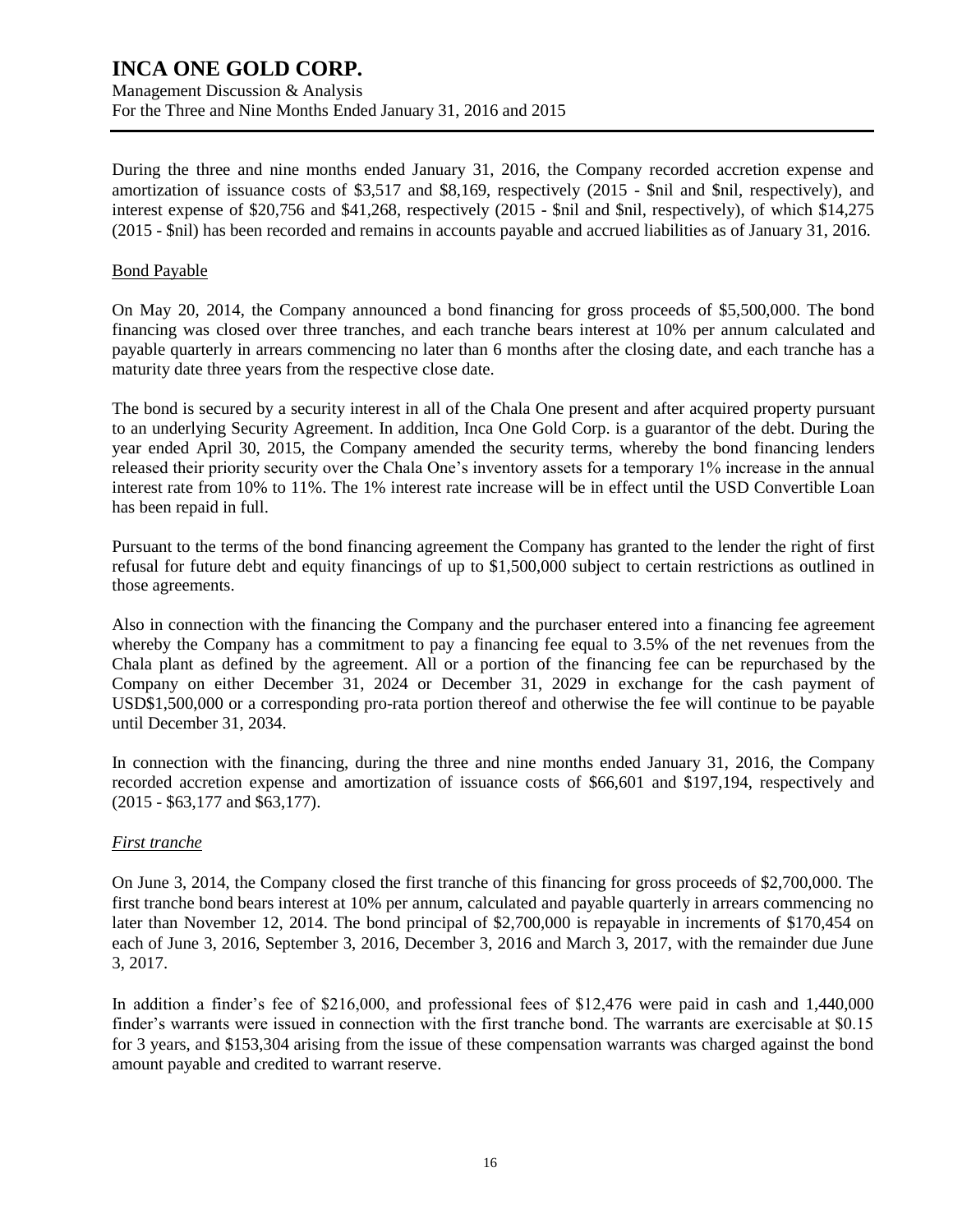During the three and nine months ended January 31, 2016, with respect to this first tranche of the bond financing the Company recorded interest expense of \$74,791 and \$ 224,512, respectively, (2015 - \$51,671 and \$187,781, respectively) of which \$50,380 (2015 - \$119,726) has been recorded and remains in accounts payable and accrued liabilities as of January 31, 2016.

### *Second tranche*

On August 29, 2014, the Company closed the second tranche of this financing for gross proceeds of \$1,400,000. The second tranche bond bears interest at 10% per annum, calculated and payable quarterly in arrears commencing no later than February 19, 2015. The bond principal of \$1,400,000 is repayable in increments of \$102,273 on each of August 29, 2016, November 29, 2016, February 28, 2017 and May 29, 2017, with the remainder due August 29, 2017.

In addition professional fees of \$3,779, finder's fees of \$112,000 were paid in cash and 746,667 finder's warrants were issued in connection with the second tranche bond. The warrants are exercisable at \$0.15 for 3 years, and \$60,586 arising from the issue of these compensation warrants was charged against the bond amount payable and credited to warrant reserve.

During the three and nine months ended January 31, 2016, with respect to this second tranche of the bond financing the Company recorded interest expense of \$38,781 and \$115,033, respectively (2015 - \$35,288 and \$63,671) of which \$30,764 (2015 - \$63,671) has been recorded and remains in accounts payable and accrued liabilities as of January 31, 2016.

### *Third tranche*

On November 20, 2014, the Company received the third and final tranche for gross proceeds of \$1,400,000. The third tranche bond bears interest at 10% per annum, calculated and payable quarterly in arrears commencing no later than April 25, 2015. The bond principal of \$1,400,000 is repayable in increments of \$102,273 on each of November 20, 2016, February 20, 2017, May 20, 2017 and August 20, 2017, with the remainder due November 20, 2017.

In addition professional fees of \$1,439, finder's fees of \$112,000 were paid in cash and 746,667 finder's warrants were issued in connection with the third tranche bond. The warrants are exercisable at \$0.15 for 3 years, and \$71,398 arising from the issue of these compensation warrants was charged against the bond amount payable and credited to warrant reserve.

During the three and nine months ended January 31, 2016, with respect to this third tranche of the bond financing the Company recorded interest expense of \$38,816 and \$116,449, respectively, (2015 - \$35,603 and \$35,603, respectively) of which \$38,816 (2015 - \$35,603) has been recorded and remains in accounts payable and accrued liabilities as of January 31, 2016.

### First Debenture Units

On March 18, 2015, the Company closed a non-brokered private placement of debenture units with warrants (the "Debenture Unit Financing") for gross proceeds of USD\$1,600,000 including a USD\$100,000 oversubscription. Pursuant to the closing of the Debenture Unit Financing, the Company issued 64 units (the "Units"), with each Unit comprising one non-convertible debenture in the principal amount of USD\$25,000, and 25,000 non-transferable warrants. Each warrant is exercisable into one common share of the Company at a price of CAD\$0.25 until a date that is 12 months from the respective closing date of the Debenture Unit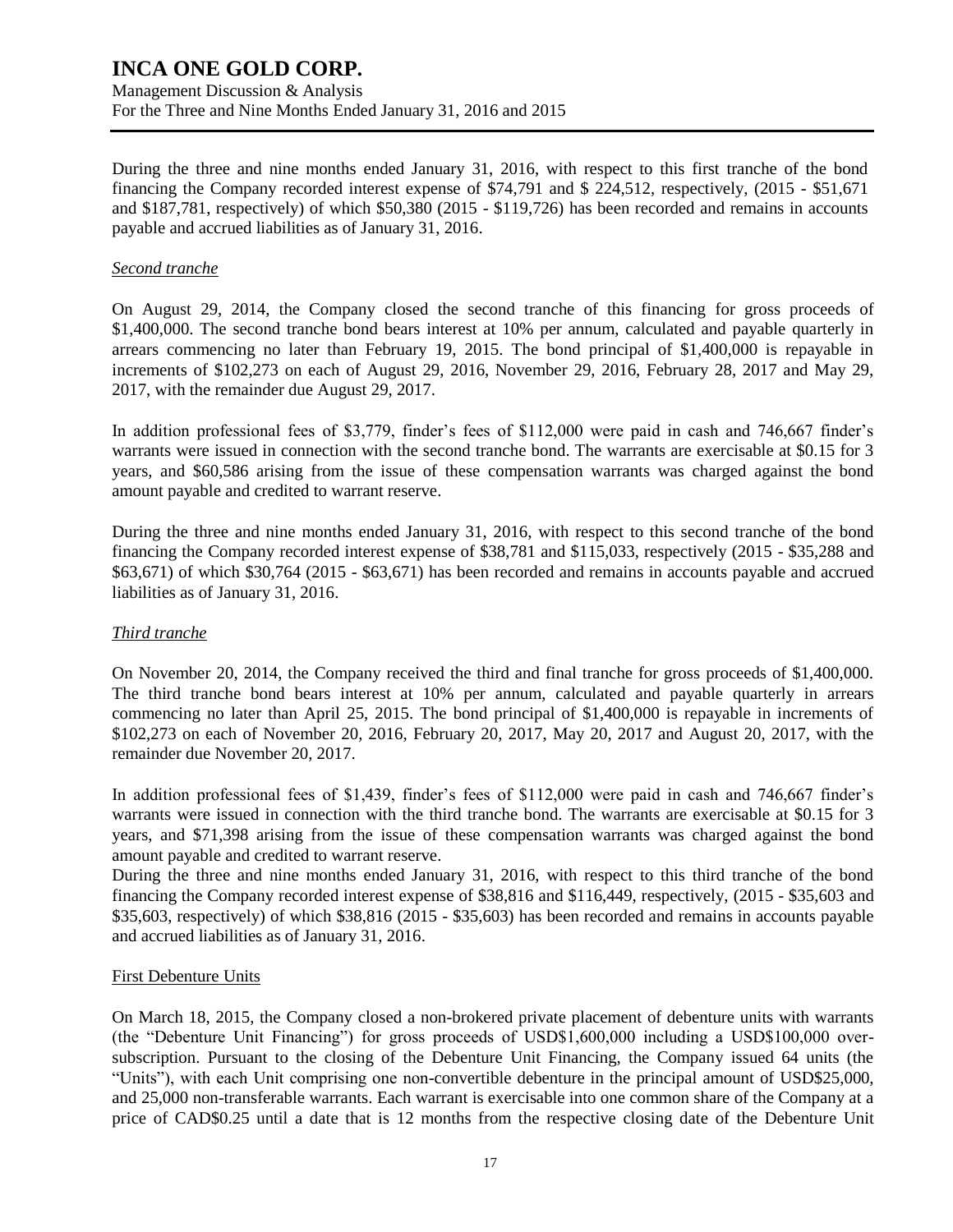Financing. The holders of the debenture are entitled to receive interest at the rate of 14% per annum, calculated and paid quarterly in arrears. The term of the debenture is 12 months. A finder's fee of 8% of the gross proceeds of the Debenture Unit Financing was payable in cash by the Company to the finders, as applicable.

The Company will also issue to the finders that number of finder's warrants equal to 8% of the proceeds of the Debenture Unit Financing, divided by the exercise price of CAD\$0.25. Each finder warrant is exercisable into one common share of the Company at a price of CAD\$0.25 until a date that is 18 months from the closing date of the Debenture Unit Financing.

In addition professional and finder's fees of \$182,029 were paid in cash, 643,600 finder's warrants were issued, and 1,600,000 subscriber warrants were issued. The warrants are exercisable at \$0.25 per share for 18 months and 12 months respectively.

At the date of issue \$1,932,517 was attributed to the debenture and \$84,081 to the warrants based on an effective interest rate of 20%. The fair value of the finder's warrants was \$45,353.

During the three and nine months ended January 31, 2016, the Company recorded accretion expense and amortization of issuance costs of \$70,428 and \$210,826, respectively, (2015 - \$nil and \$nil, respectively), and interest expense of \$88,333 and \$224303, respectively (2015 - \$nil) of which \$37,747 (2015 - \$nil) has been recorded and remains in accounts payable and accrued liabilities as of January 31, 2016.

### Second Debenture Units

On July 10, 2015, the Company closed a non-brokered debenture financing (the "Second Debenture Unit Financing") for gross proceeds of USD\$500,000. The Second Debenture Unit Financing consists of 20 units (the "Second Units") with each Second Unit comprising one non-convertible debenture in the principal amount of USD\$25,000, and 25,000 non-transferable warrants. Each warrant is exercisable into one common share of the Company at a price of CAD\$0.25 for 12 months from the closing date of the Second Debenture Unit Financing.

The holders of the debentures are entitled to receive interest at the rate of 14% per annum, calculated and paid quarterly in arrears. The term of the debentures is 12 months with a 12 month extension at the option of the Company and the debentures are secured by a security interest in certain of the Company's present and after acquired property to be registered in British Columbia.

In addition professional and finder's fees of \$35,818 were paid in cash. 500,000 subscriber warrants were issued with an exercise price of \$0.25 per share, expiring on July 9, 2016. At the date of issue \$599,432 was attributed to the debenture and \$26,008 to the warrants based on an effective interest rate of 20%.

As at January 31, 2016, the principal balance was \$700,300 (April 30, 2015 - \$nil) and during the three and nine months ended January 31, 2016, the Company recorded accretion expense and amortization of issuance costs of \$6,552 and \$14,223, respectively (2015 - \$nil and \$nil, respectively) and interest expense of \$24,273 and \$72,469, respectively (2015 - \$nil and \$nil, respectively), of which \$8,304 (2015 - \$nil) has been recorded and remains in accounts payable and accrued liabilities as of January 31, 2016.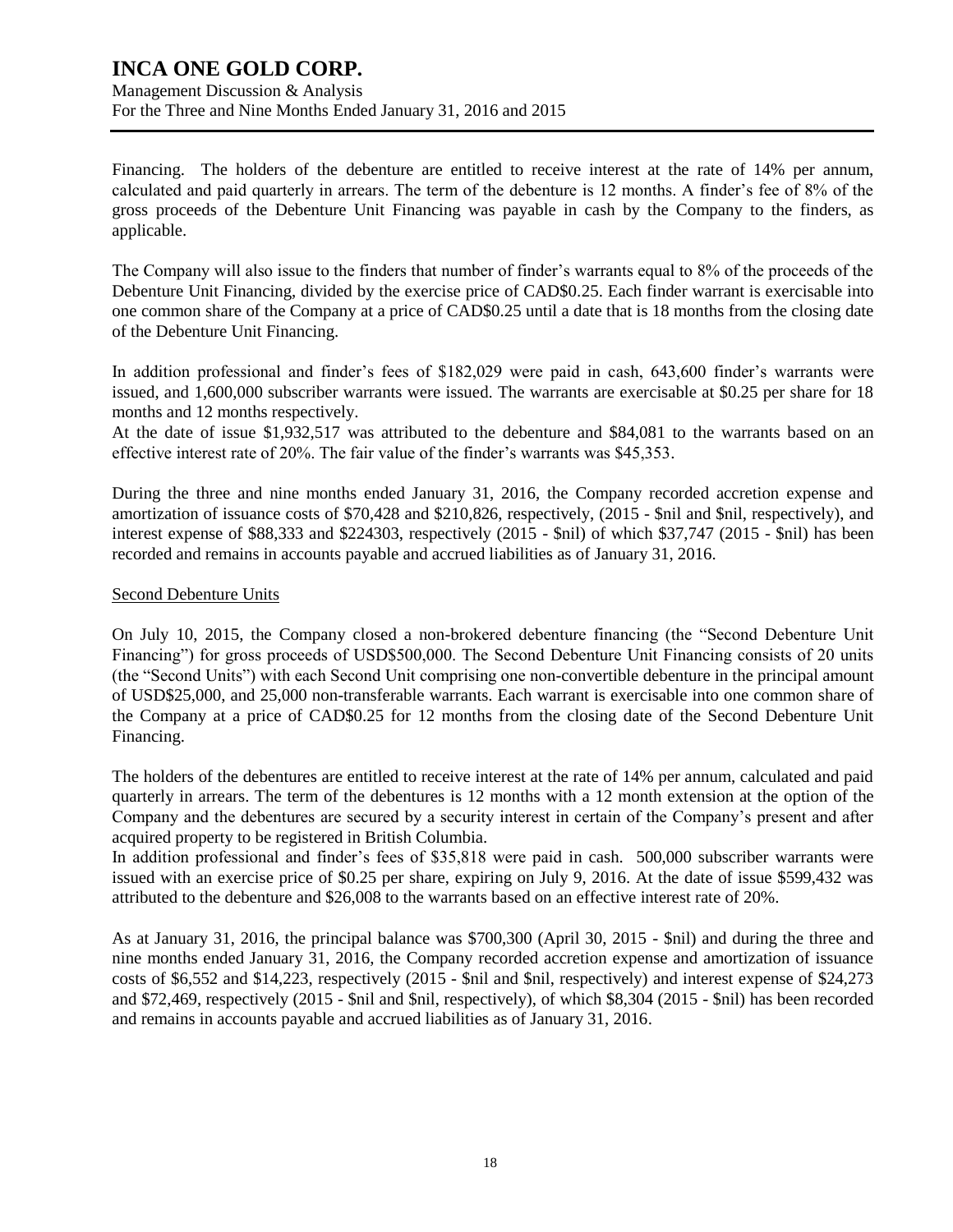### **Financings - Equity**

#### Share Issuances – Options and Warrants Exercised

During the nine months ended January 31, 2016, 100,000 common shares were issued for proceeds of \$20,000 on the exercise of 100,000 warrants at \$0.20 per share.

During the nine months ended January 31, 2016, 210,000 common shares were issued for proceeds of \$37,500 on the exercise of 150,000 stock options at \$0.15 per share and 60,000 stock options at \$0.25 per share. A reclassification of \$31,261 from stock option reserve to share capital was recorded on the exercise of these options.

#### Share Issuances – Private Placement

On August 25, 2015 the Company closed a private placement of 4,009,726 shares at \$0.15 per share for gross proceeds of \$601,459. No finder's fees were incurred.

On December 22, 2015, the Company closed a private placement of 4,599,132 common shares at \$0.11 per share for gross proceeds of \$505,905. Share issuance cost with respect to the private placement included legal fees of \$1,588, regulatory expenses of \$600 and finder's fees of \$12,568

#### Share Issuances – Shares for Services

On October 16, 2015, the Company issued 158,285 common shares valued at \$23,743 to a related party as a form of compensation for services. No share issuance costs were incurred.

On November 30, 2015, The Company issued 228,290 shares for services to key Peruvian employees pursuant to their employment agreements of US\$80,000 and US\$24,000 respectively, worth of Company's common shares payable in four equally installments, with such shares to be issued a the greatest of (i) the maximum discount to the market price on the TSX-V at the end of such quarter as permitted by the TSX-V policies, and (ii) CAD\$0.15. The shares will be subject to a four month hold period.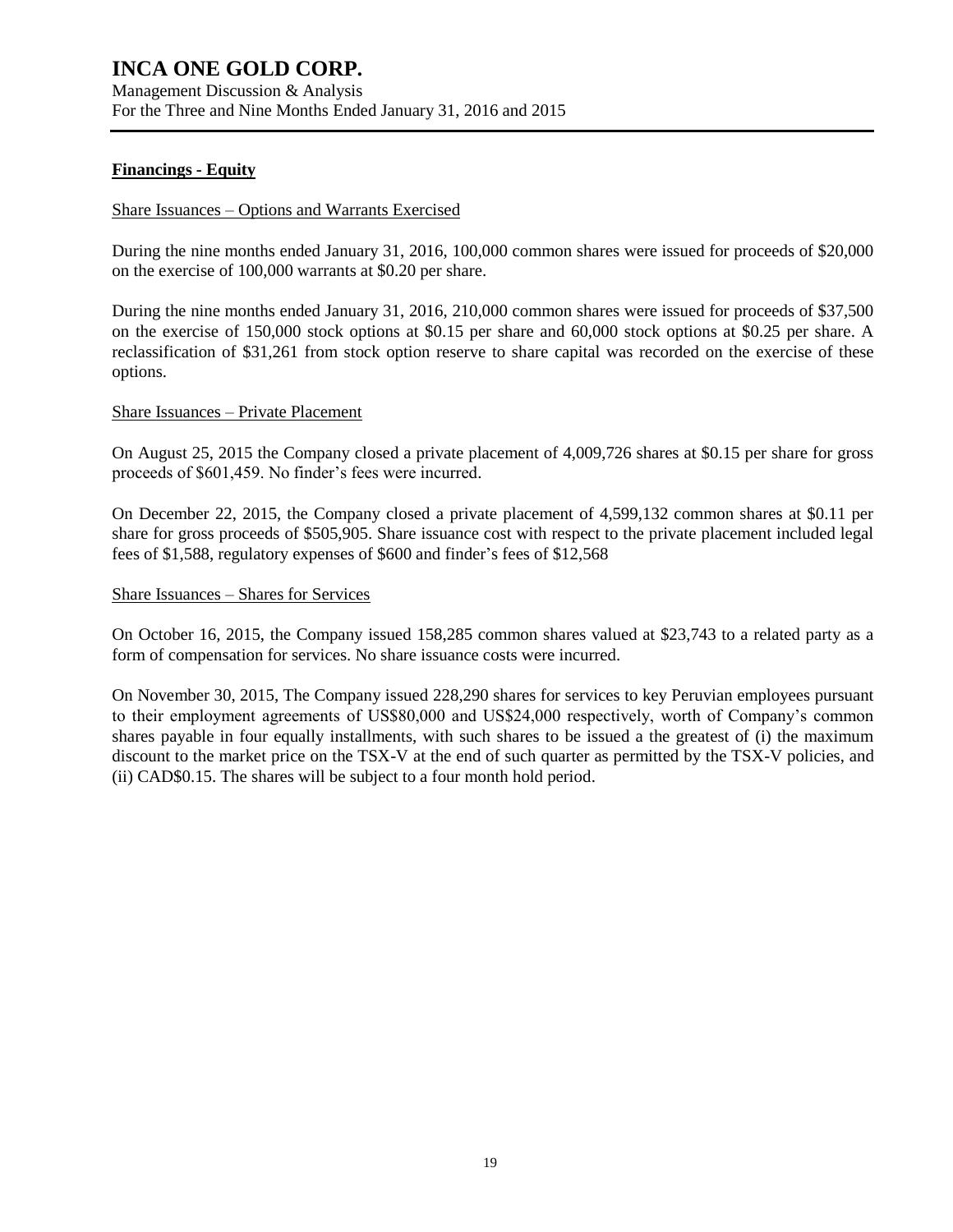### **Summary of Outstanding Share Data**

As at the date of this MD&A, the Company had 80,930,471 common shares issued and the following options and warrants outstanding:

### **Stock Options:**

| <b>Options</b> | <b>Exercise Price</b> | <b>Expiry Date</b> | <b>Vesting</b><br><b>Provisions</b> |
|----------------|-----------------------|--------------------|-------------------------------------|
| #              | \$                    |                    | #                                   |
| 150,000        | 0.25                  | February 9, 2017   | Vested                              |
| 250,000        | 0.15                  | October 5, 2017    | Vested                              |
| 396,000        | 0.15                  | October 30, 2017   | Vested                              |
| 2,780,000      | 0.25                  | May 5, 2018        | Vested                              |
| 275,000        | 0.15                  | May 30, 2018       | Vested                              |
| 200,000        | 0.15                  | October 31, 2018   | Vested                              |
| 950,000        | 0.15                  | June 4, 2019       | Vested                              |
| 450,000        | 0.15                  | August 29, 2019    | Vested                              |
| 100,000        | 0.25                  | April 15, 2020     | Vested                              |
| 75,000         | 0.22                  | September 23, 2020 | Vested                              |
| 575,000        | 0.43                  | July 11, 2021      | Vested                              |
| 6,201,000      |                       |                    |                                     |

### **Warrants:**

| Number of  | <b>Exercise</b> |                    |
|------------|-----------------|--------------------|
| Warrants   | <b>Price</b>    | <b>Expiry Date</b> |
| #          | \$              |                    |
| 1,600,000  | 0.25            | March 18, 2016     |
| 8,123,800  | 0.20            | April 5, 2016      |
| 400,000    | 0.25            | July 3, 2016       |
| 100,000    | 0.25            | July 9, 2016       |
| 643,600    | 0.25            | September 18, 2016 |
| 1,440,000  | 0.15            | May 20, 2017       |
| 746,667    | 0.15            | August 29, 2017    |
| 746,667    | 0.15            | November 20, 2017  |
| 4,599,132  | 0.18            | December 23, 2020  |
| 18.399.866 |                 |                    |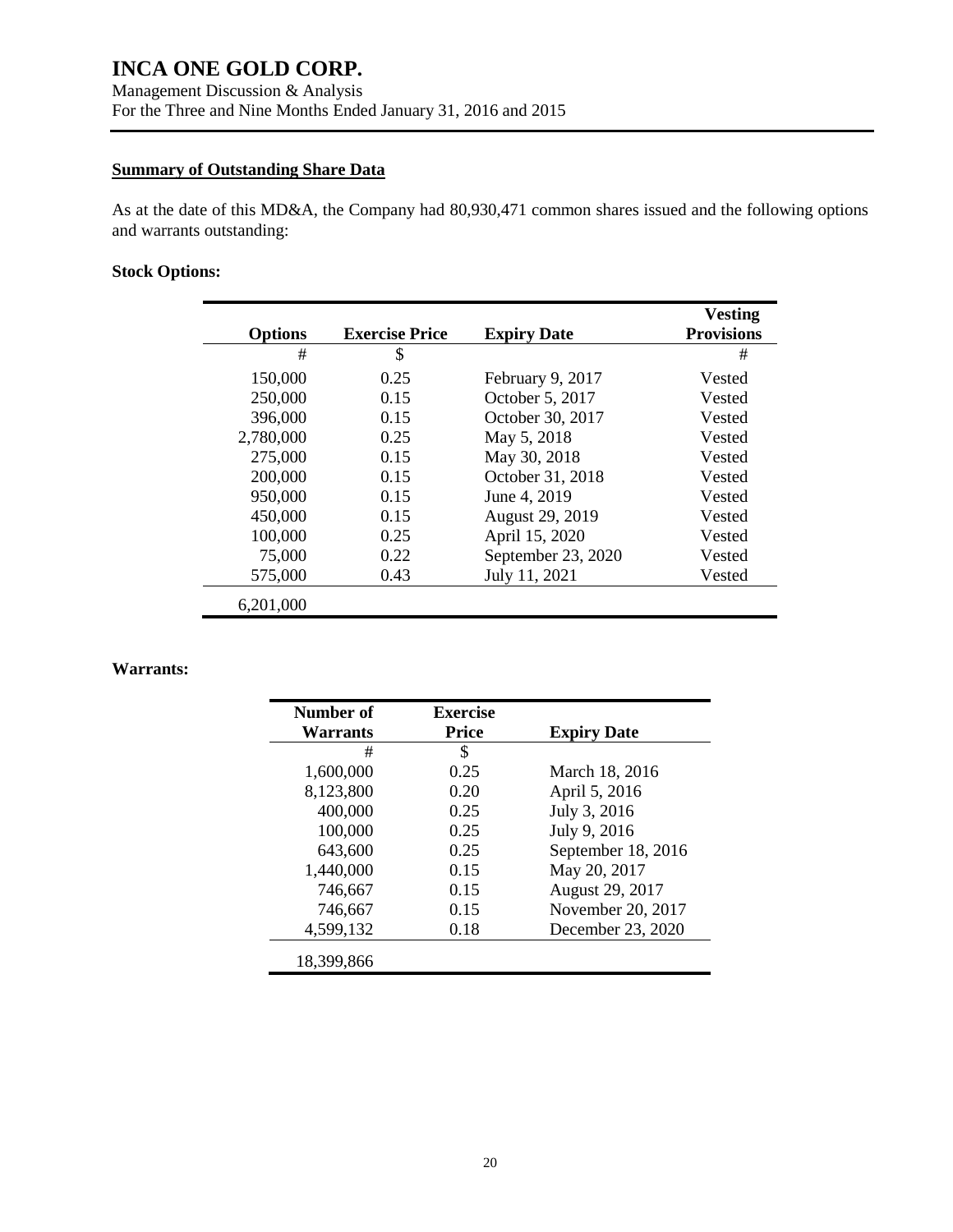#### **Transactions with Related Parties**

#### **(a) Related Party Transactions**

The Company's related parties consist of the Company's directors, officers, former officer and companies associated with these individuals including the following:

- EKelly Investments Ltd., a company owned by Edward Kelly, the Company's President (also a director).
- Invictus Accounting Group LLP, a company controlled by Oliver Foeste, the Company's CFO effective September 1, 2014 (also a director).
- Rapid Time Networks Inc., a company owned by both George Moen, the Company's Chief Operating Officer and Mark Wright, the Company`s VP Operations & New Projects.
- Sisyphus Ventures Limited, a company owned by Mark Wright, the Company's VP Operations & New Projects.
- Malaspina Consultants Inc., a company owned by Robert McMorran, a director, and in which Sharon Muzzin, the Company's previous CFO (until August 31, 2014) is an associate.
- McCullough O'Connor Irwin LLP, a company in which James Harris, the Company's Corporate Secretary, was counsel through December 2014.

The following expenditures were charged by related parties for the three and nine months ended January 31, 2016 and 2015:

|                                      | Three months<br>ended January 31, |         | Nine months<br>ended January 31, |         |
|--------------------------------------|-----------------------------------|---------|----------------------------------|---------|
|                                      | 2016<br>2015                      |         | 2016                             | 2015    |
|                                      |                                   | S       | \$                               | \$      |
| Accounting fees in professional fees | 2,174                             | 15,944  | 14,148                           | 74,954  |
| Consulting and management fees       | 166,448                           | 169,035 | 468,322                          | 278,109 |
| Share-based payments                 |                                   |         | 361,633                          |         |
| Directors fees                       |                                   | 36,000  |                                  | 36,000  |
| Finance costs                        | 20,000                            | 19,080  | 24,011                           | 36,943  |
| Legal fees                           |                                   |         |                                  | 50,472  |
|                                      | 188,623                           | 240,059 | 868,113                          | 476,478 |

Accounting fees are paid to a company controlled by a director. Consulting and management fees are paid to companies controlled by the President, COO, CFO, or VP Operations & New Projects. Finance costs on interest bearing debt instruments were paid or accrued to companies controlled by the President, COO, CFO, or VP Operations & New Projects, or to a company controlled by a director.

During the nine months ended January 31, 2016 there was a \$95,000 repayment of advances to officers of the Company or companies controlled by the officers of the Company and \$55,000 to companies controlled by the President or CFO.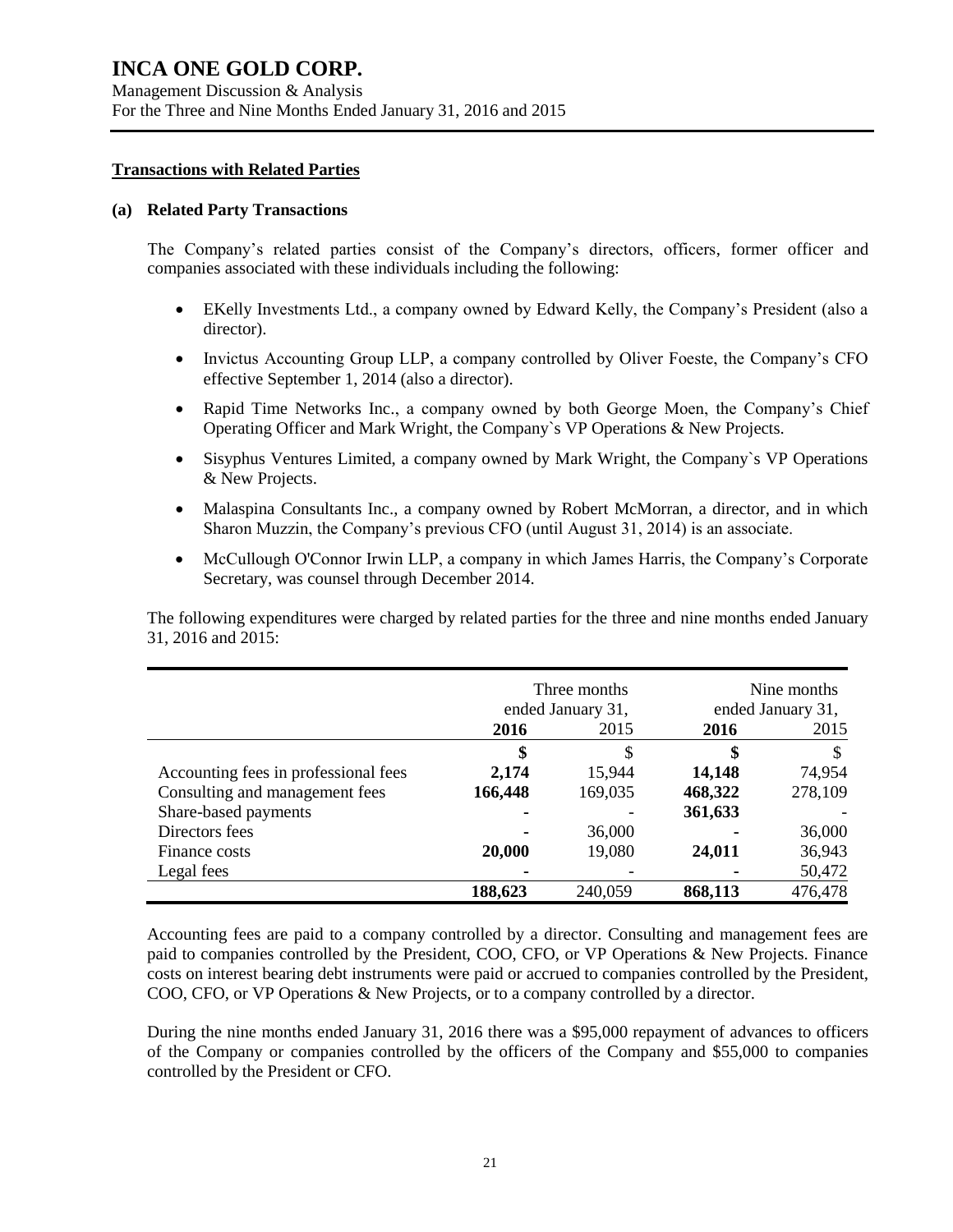#### C**ompensation of Key Management Personnel**

The Company's key management personnel has authority and responsibility for planning, directing and controlling the activities of the Company and includes the Directors, President, CFO, COO and VP Operations & New Projects. Compensation in respect of services provided by key management consists of consulting and management fees paid to companies controlled by the President, CFO, COO and VP Operations & New Projects, accounting fees paid to companies controlled by a director or the CFO, and by the issue of options.

|                                   | Three months<br>ended January 31, |         | Nine months<br>ended January 31, |         |
|-----------------------------------|-----------------------------------|---------|----------------------------------|---------|
|                                   | 2015<br>2016                      |         | 2016                             | 2015    |
|                                   | \$                                |         | \$                               |         |
| Management, accounting and CFO    |                                   |         |                                  |         |
| fees included in Note 16(a) above | 166,448                           | 95,864  | 468,322                          | 168,084 |
| Share-based payments              |                                   | 32,094  | 361,633                          | 209,962 |
|                                   | 166,448                           | 127,958 | 829,954                          | 378,046 |

There was no other compensation paid or payable to key management for employee services.

#### **(b) Related Party Balances**

All related party balances payable, including for business expenses reimbursements, interim advances to the Company, annual bonuses as approved by the board of directors, and for services rendered as at January 31, 2016 are non-interest bearing and payable on demand, with the exception of short term financing through unsecured promissory notes (see Note 10), convertible debenture financing (see Note 11(a) and (b)), and are comprised of \$89,271 (April 30, 2015 - \$30,958) payable to the President and a company controlled by the President, \$58,808 (April 30, 2015 - \$7,826) payable to the CFO or a company controlled by the CFO, \$116,288 (April 30, 2015 - \$71,424) payable to the COO and a company controlled by the COO, \$50,277 (April 30, 2015 - \$9,128) payable to the VP Operations & New Projects or a company controlled by the VP Operations & New Projects, \$6,439 (April 30, 2015 - \$504,278) payable to a companies controlled by directors, and \$nil (April 30, 2015 - \$36,724) payable to a legal firm with which a former Corporate Secretary was associated.

### **Commitments**

In addition to the commitments in connection with the Company's financings (see notes 10, 11, 12, and 13), the Company has a three-year rent agreement for its corporate office in Lima, Peru, with a monthly payment of USD\$4,210 and termination date on July 31, 2018.

During Q3, 2016, the Company entered into a purchase and sale contract to sell approximately 217 ounces of gold dore to a third party, which would be settled at a future date. As at January 31, 2016 the fair value of amounts owing under this contract was \$319,639 and is included in deferred revenue.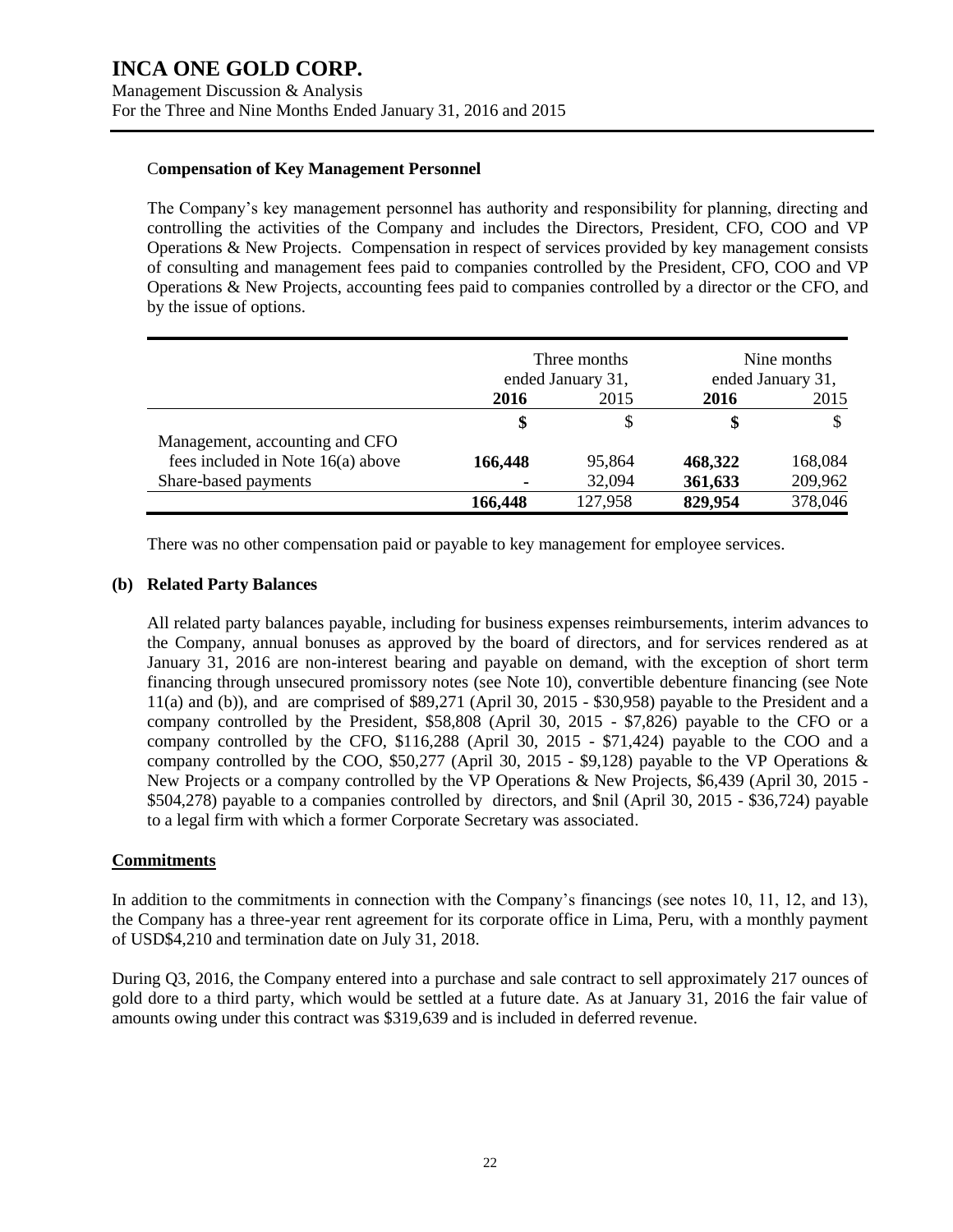Management Discussion & Analysis For the Three and Nine Months Ended January 31, 2016 and 2015

### **Financial Instruments**

As at January 31, 2016, the Company's financial instruments consist of cash, other receivables, marketable securities, accounts payable and accrued liabilities, promissory notes payable convertible debentures, debentures and loan payable. Cash and other receivables are designated as loans and receivables, which are measured at amortized cost. Marketable securities are designated as available-for-sale, which are measured at fair value through other comprehensive income or loss. Accounts payable and accrued liabilities, promissory notes payable, convertible debentures, debentures and loan payable are designated as other financial liabilities, which are measured at amortized cost.

IFRS requires disclosures about the inputs to fair value measurements for financial assets and liabilities recorded at fair value, including their classification within a hierarchy that prioritizes the inputs to fair value measurement. The three levels of hierarchy are:

Level 1 – Unadjusted quoted prices in active markets for identical assets or liabilities; Level 2 – Inputs other than quoted prices that are observable for the asset or liability, either directly or indirectly; and Level 3 – Inputs for the asset or liability that are not based on observable market data.

As at January 31, 2016, the Company believes that the carrying values of cash, other receivables, accounts payable and accrued liabilities, promissory notes payable, convertible debentures, debentures and loan payable approximate their fair values because of their nature and relatively short maturity dates or durations or their interest rates approximate market interest rates. The fair value of marketable securities has been assessed based on the fair value hierarchy described above and are classified as Level 1.

The Company's financial instruments are exposed in varying degrees to a variety of financial risks. The Board approves and monitors the risk management processes:

(i) Credit risk

Credit risk exposure primarily arises with respect to the Company's cash and other receivables. The risk exposure is limited because the Company places its instruments in banks of high credit worthiness within Canada and continuously monitors the collection of other receivables.

(ii) Liquidity risk

Liquidity risk is the risk that the Company cannot meet its financial obligations as they become due. The Company's approach to managing liquidity is to ensure as far as possible that it will have sufficient liquidity to settle obligations and liabilities when they become due. As at January 31, 2016, the Company had cash of \$22,353 (April 30, 2015 - \$454,321) and current working capital deficiency of \$5,960,657 (April 30, 2015 - \$516,327) with total liabilities of \$16,258,337 (April 30, 2015 - \$9,339,872).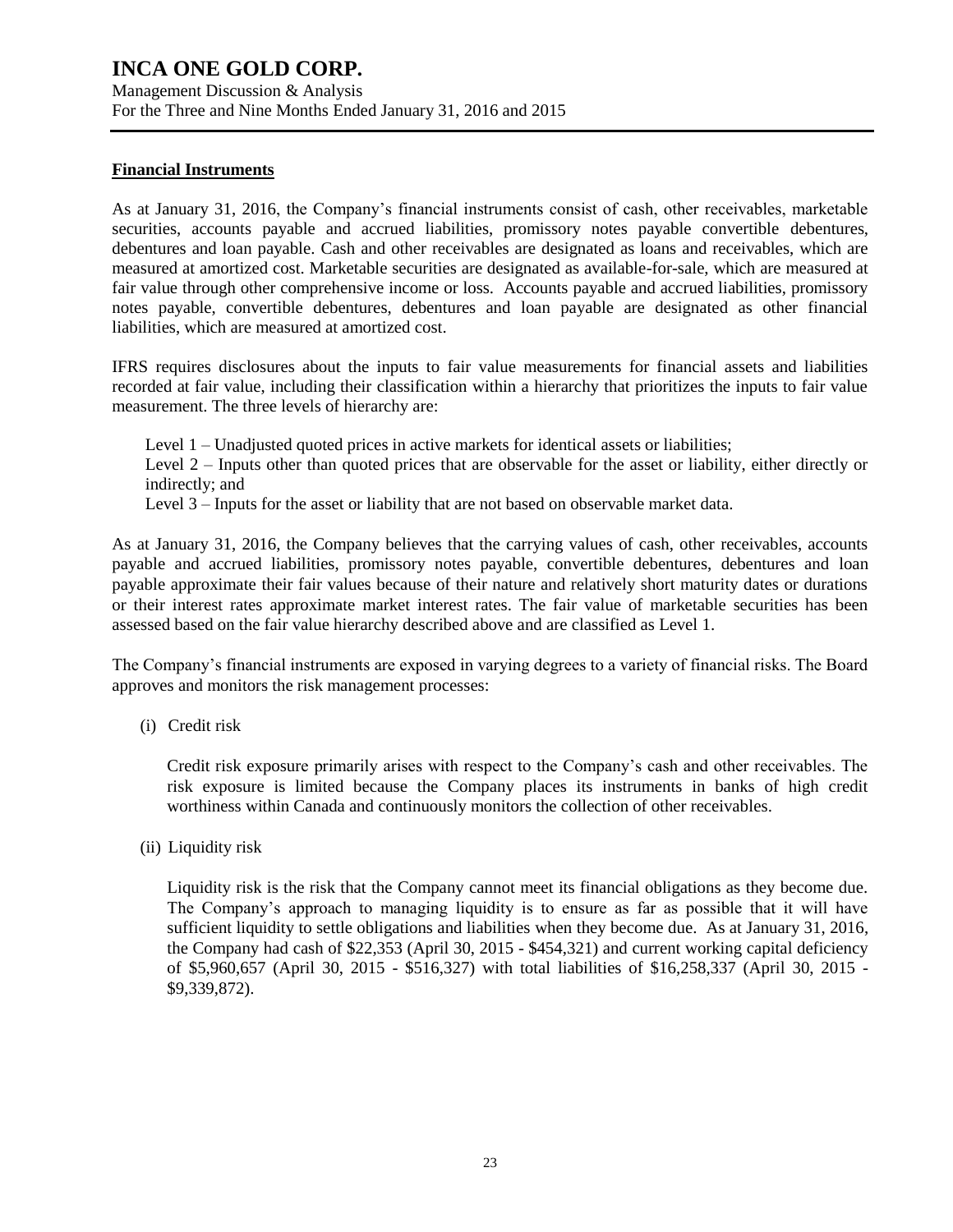#### (iii)Market risk

a. Interest rate risk

Interest rate risk is the risk that the fair value or future cash flows of a financial instrument will fluctuate because of changes in market interest rates.

The Company invests cash in guaranteed investment certificates at fixed or floating interest rates in order to maintain liquidity while achieving a satisfactory return for shareholders. A change of 100 basis points in the interest rates would not be material to the financial statements. At January 31, 2016, the Company has no variable rate debt.

b. Foreign currency risk

Foreign exchange risk is the risk that the fair value of future cash flows of a financial instrument will fluctuate because of the changes in the foreign exchange rates. The Company is exposed to the financial risk related to the fluctuation of foreign exchange rates associated with the fluctuations in its US dollar and the Peruvian New Sol ("Sol") bank accounts as well as the translation of foreign held assets and liabilities at current exchange rates.

The Company's net exposure to the US dollar and Sol on financial instruments, in Canadian dollar equivalents, is as follows:

|                                                 | <b>January 31, 2016</b> | April 30, 2015 |
|-------------------------------------------------|-------------------------|----------------|
|                                                 | \$                      | S              |
| US dollar:                                      |                         |                |
| Cash                                            | 16,882                  | 321,099        |
| Receivables                                     | 18,154                  | 54,643         |
| Accounts payable and accrued liabilities        | (816, 025)              | (525, 948)     |
| Debenture, convertible debenture and promissory |                         |                |
| note                                            | (8, 139, 891)           | (2,895,360)    |
| Net assets                                      | (8,920,880)             | (3,045,566)    |
|                                                 |                         |                |
| Sol:                                            |                         |                |
| Cash                                            | 14,485                  | 38,858         |
| Receivables                                     | 3,168,338               | 589,500        |
| Accounts payable and accrued liabilities        | (601, 557)              | (347,062)      |
| Net liabilities                                 | 2,581,266               | 281,296        |

Assuming all other variables constant, an increase or a decrease of 10% of the US dollar against the Canadian dollar, the net loss of the Company and the equity for the three and nine months ended January 31, 2016 would have varied by approximately \$192,011 and \$544,564, respectively.

Assuming all other variables constant, an increase or a decrease of 10% of the Sol against the Canadian dollar, the net loss of the Company and the equity for the three and nine months ended January 31, 2016 would have varied by approximately \$492,983 and \$560,786, respectively.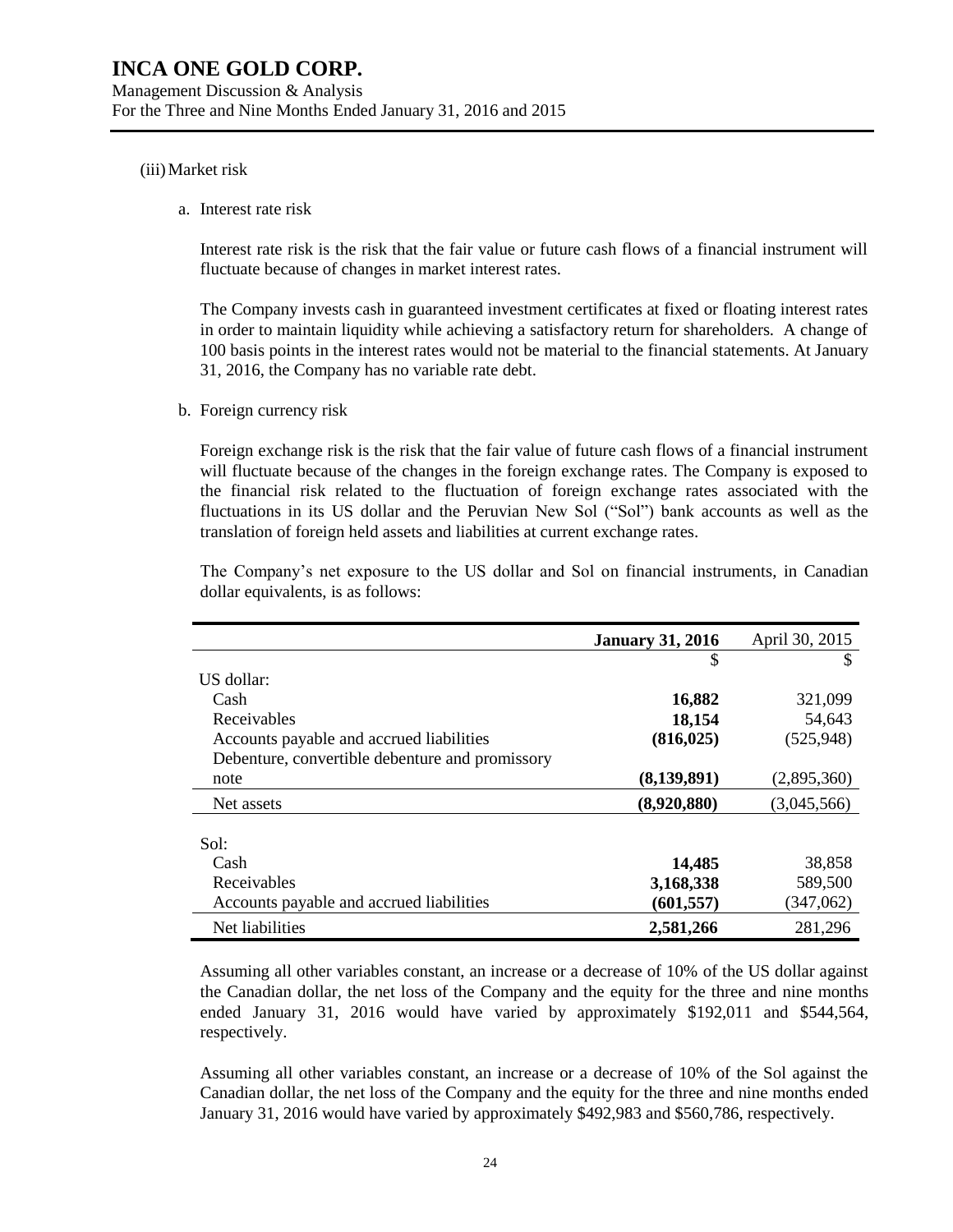The Company had no hedging agreements in place with respect to foreign exchange rates.

c. Commodity price risk

Commodity price risk is the risk of financial loss resulting from movements in the price of the Company's commodity inputs and outputs. The Company's price risk relates primarily to future gold price expectations and the share trading price of its GRIT shares. The Company continuously monitors precious metal and GRIT share trading prices as they are included in projections prepared to determine its future strategy.

### **Subsequent Events**

- a) Subsequent to period end, the Company has received an aggregate of approximately USD \$667,600 of its IGV/VAT recoverable, representing a six month filing period from 2015 and 2016.
- b) On March 18, 2016, the Company agreed to issue 2,135,856 common shares of the Company to settle debt of \$192,227 owed to two arm's-length parties at the Company's closing share price as of March 3, 2016. Subsequently, the Company received the TSX Venture Exchange approvals.
- c) On March 29, 2016, the Company issued 44,399 common shares for services to a key Peruvian employee pursuant to their employment agreements.

### **Off-Balance Sheet Arrangements**

The Company has not entered into any off-balance sheet arrangements.

### **Critical Accounting Policies and Estimates**

The preparation of the Company's consolidated financial statements in accordance with IAS 1, *Presentation of Financial Statements*, requires management to make certain critical accounting estimates and to exercise judgment that affect the accounting policies and the reported amounts of assets, liabilities and disclosure of contingent assets and liabilities at the date of the consolidated financial statements and reported amounts of revenues and expenses during the reporting period. Estimates and assumptions are continually evaluated based on historical experience and other factors, including expectations of future events that are believed to be reasonable under the circumstances. In the future, actual experience may differ from these estimates and assumptions. Revisions to accounting estimates are recognized in the period in which the estimates are revised and in any future periods affected. Uncertainty about these assumptions and estimates could result in outcomes that require a material adjustment to the carrying amounts of assets or liabilities in future periods.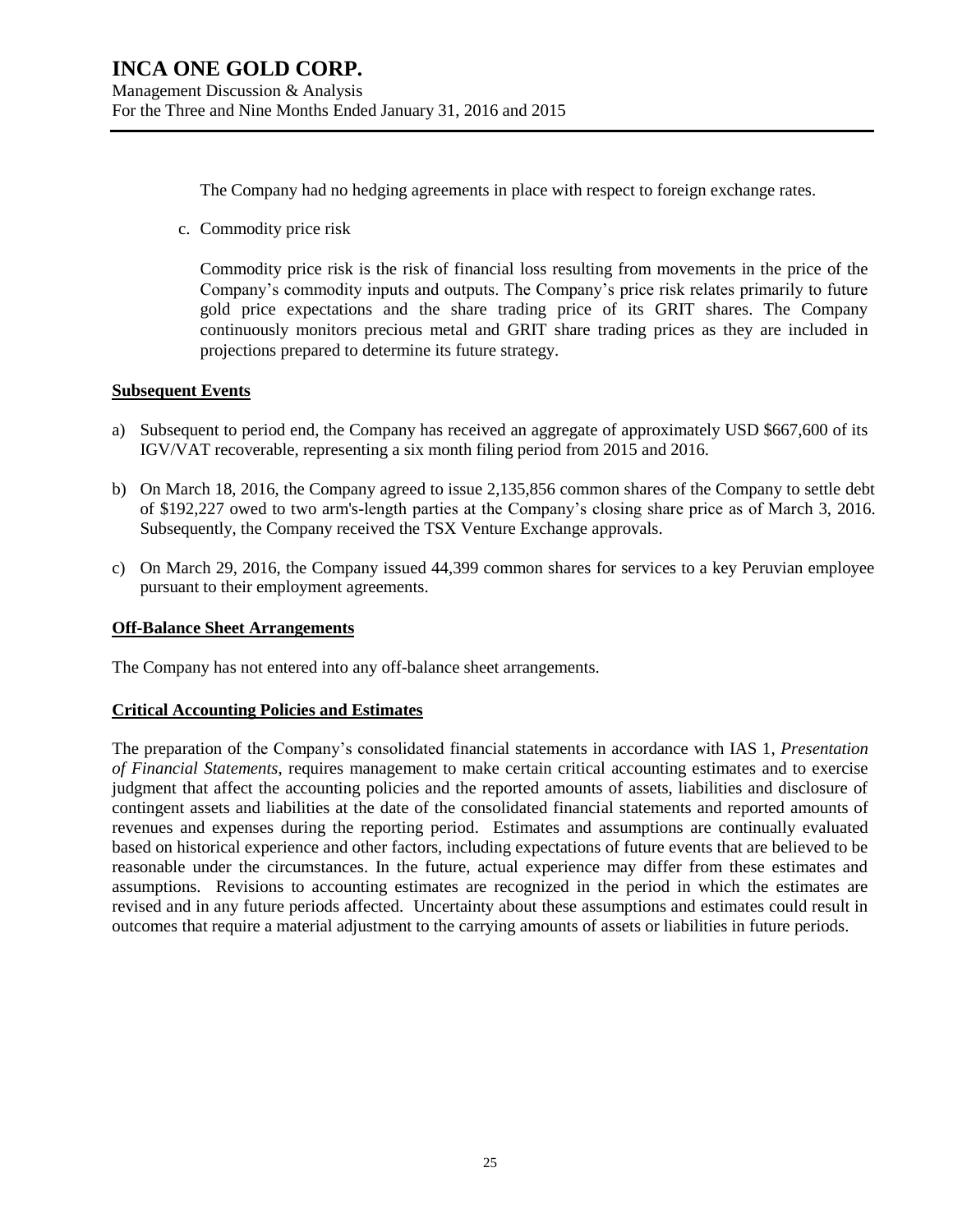Management Discussion & Analysis For the Three and Nine Months Ended January 31, 2016 and 2015

Significant accounting judgments that Management has made in the process of applying accounting policies which it considers have had the most significant effect on the amounts recognized in the consolidated financial statements include, but are not limited to going concern, title to and economic recoverability and probability of future economic benefits of exploration and evaluation assets, date of commencement of commercial production, and determination of functional currency. Management considers the areas currently requiring a significant degree of estimation and assumption and which have a significant risk of resulting in a material adjustment to the carrying amount of assets and liabilities within the next financial year, to include, but not be limited to, the value attributed to share-based compensation, convertible debentures and debentures with warrants, marketable securities, asset retirement and reclamation obligation, and deferred taxes.

These accounting judgments and estimates are further discussed in the Company's unaudited condensed interim consolidated financial statements at January 31, 2016.

#### **Risks and Uncertainties**

Natural resources exploration, development, production and processing involve a number of business risks, some of which are beyond the Company's control. These can be categorized as operational, financial and regulatory risks.

Operational risks include: the Company may not be able to find and develop resources economically, the Company cannot guarantee title to its properties, the Company may have difficulty in marketing production and services, the Company must manage changing governmental laws and regulations, the Company may have difficulty in hiring and retaining skilled employees and contractors, environmental hazards (including discharge of pollutants or hazardous chemicals), industrial accidents and occupational and health hazards, mechanical failures, the unavailability of materials and equipment, pit slope failures, unusual or unexpected rock formations, poor or unexpected geological or metallurgical conditions, poor or inadequate ventilation, failure of mine communication systems, poor water condition, interruptions to gas and electricity supplies, human error and adverse weather conditions, there is no assurance that the Company will acquire additional mineral properties and any acquisitions may expose the Company to new risks, and the mining industry is intensely competitive for the acquisition of new properties, access to capital and hiring of skilled personnel. The Company continuously monitors and responds to changes in these factors and seeks to adhere to all regulations governing its operations.

Financial risks include commodity prices, interest rates and fluctuating foreign exchange rates, all of which are beyond the Company's control. Additional financial risks are the Company's ability to raise capital to continue funding its operations.

Regulatory risks include the possible delays in getting regulatory approval to, and permits for, the transactions that the Board of Directors believe to be in the best interest of the Company, and include increased fees for filings, the introduction of ever more complex reporting requirements the cost of which the Company must meet in order to maintain its exchange listing.

### **Cautionary Note Regarding Forward-Looking Information**

This MD&A contains forward-looking statements. All statements, other than statements of historical fact, constitute "forward-looking statements" and include any information that addresses activities, events or developments that the Company believes, expects or anticipates will or may occur in the future including the Company's strategy, plans or future financial or operating performance and other statements that express management's expectations or estimates of future performance.